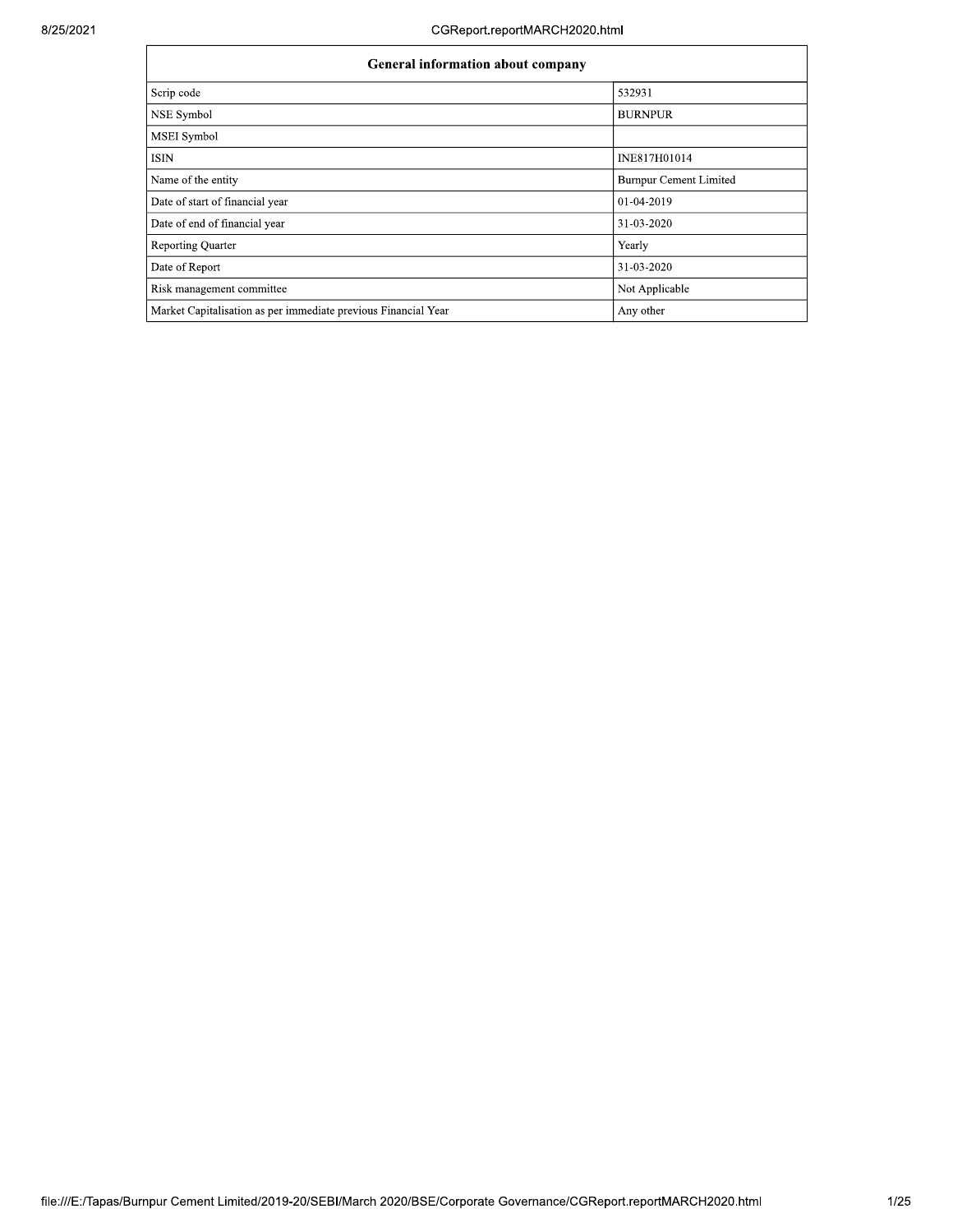## **Annexure I**

## Annexure I to be submitted by listed entity on quarterly basis

|  | I. Composition of Board of Directors |
|--|--------------------------------------|
|--|--------------------------------------|

|          |            |            |                                                       |                               |                                 |                          | Disclosure of notes on composition of board of directors explanatory                                 |                                             |                                                          |                            |                      |                                                       |                                                                                                                                                |                                                                                                                                                                   |                                                                                                                                                                          |                                                                                                                                                                                                         |           |
|----------|------------|------------|-------------------------------------------------------|-------------------------------|---------------------------------|--------------------------|------------------------------------------------------------------------------------------------------|---------------------------------------------|----------------------------------------------------------|----------------------------|----------------------|-------------------------------------------------------|------------------------------------------------------------------------------------------------------------------------------------------------|-------------------------------------------------------------------------------------------------------------------------------------------------------------------|--------------------------------------------------------------------------------------------------------------------------------------------------------------------------|---------------------------------------------------------------------------------------------------------------------------------------------------------------------------------------------------------|-----------|
|          |            |            |                                                       |                               |                                 |                          |                                                                                                      |                                             | Wether the listed entity has a Regular Chairperson   Yes |                            |                      |                                                       |                                                                                                                                                |                                                                                                                                                                   |                                                                                                                                                                          |                                                                                                                                                                                                         |           |
|          |            |            |                                                       |                               |                                 |                          |                                                                                                      |                                             | Whether Chairperson is related to MD or CEO   No         |                            |                      |                                                       |                                                                                                                                                |                                                                                                                                                                   |                                                                                                                                                                          |                                                                                                                                                                                                         |           |
| of<br>or | PAN        | <b>DIN</b> | Category 1<br>of directors                            | Category 2<br>of<br>directors | Category I<br>3 of<br>directors | Date<br>of<br>Birth      | Whether<br>special<br>resolution<br>passed?<br>[Refer Reg.<br>$17(1A)$ of<br>Listing<br>Regulations] | Date of<br>passing<br>special<br>resolution | <b>Initial Date</b><br>of<br>appointment                 | Date of Re-<br>appointment | Date of<br>cessation | Tenure<br><sub>of</sub><br>director<br>(in<br>months) | No of<br>Directorship<br>in listed<br>entities<br>including<br>this listed<br>entity (Refer<br>Regulation<br>17A of<br>Listing<br>Regulations) | No of<br>Independent<br>Directorship<br>in listed<br>entities<br>including<br>this listed<br>entity (Refer<br>Regulation<br>$17A(1)$ of<br>Listing<br>Regulations | Number of<br>memberships<br>in Audit/<br>Stakeholder<br>Committee(s)<br>including this<br>listed entity<br>(Refer<br>Regulation<br>$26(1)$ of<br>Listing<br>Regulations) | No of post of<br>Chairperson in<br>Audit/<br>Stakeholder<br>Committee<br>held in listed<br>entities<br>including this<br>listed entity<br>(Refer<br>Regulation<br>$26(1)$ of<br>Listing<br>Regulations) | No<br>pro |
| et       | AKYPT8417A | 06526392   | Executive<br>Director                                 | Not<br>Applicable             |                                 | $15 -$<br>$01 -$<br>1991 | $_{\rm NA}$                                                                                          |                                             | 02-10-2019                                               |                            |                      | 60                                                    |                                                                                                                                                | $\bf{0}$                                                                                                                                                          |                                                                                                                                                                          | $\Omega$                                                                                                                                                                                                |           |
|          | AOTPP6105G | 07125401   | Executive<br>Director                                 | Not<br>Applicable             |                                 | $28 -$<br>$08 -$<br>1970 | NA                                                                                                   |                                             | 01-10-2019                                               |                            |                      | 12                                                    |                                                                                                                                                | $\mathbf{0}$                                                                                                                                                      | $\bf{0}$                                                                                                                                                                 | $\Omega$                                                                                                                                                                                                |           |
| val      | ADIPA3815G | 07671600   | Non-<br>Executive -<br>Non<br>Independent<br>Director | Not<br>Applicable             |                                 | $29-$<br>$08 -$<br>1979  | NA                                                                                                   |                                             | 01-10-2019                                               |                            |                      | 12                                                    |                                                                                                                                                | $\mathbf{0}$                                                                                                                                                      |                                                                                                                                                                          | $\Omega$                                                                                                                                                                                                |           |
|          | ABSPN6609F | 03596331   | Non-<br>Executive -<br>Non<br>Independent<br>Director | Not<br>Applicable             |                                 | $07 -$<br>$02 -$<br>1957 | NA                                                                                                   |                                             | 01-10-2019                                               |                            |                      | 12                                                    | 1                                                                                                                                              | $\mathbf{0}$                                                                                                                                                      |                                                                                                                                                                          |                                                                                                                                                                                                         |           |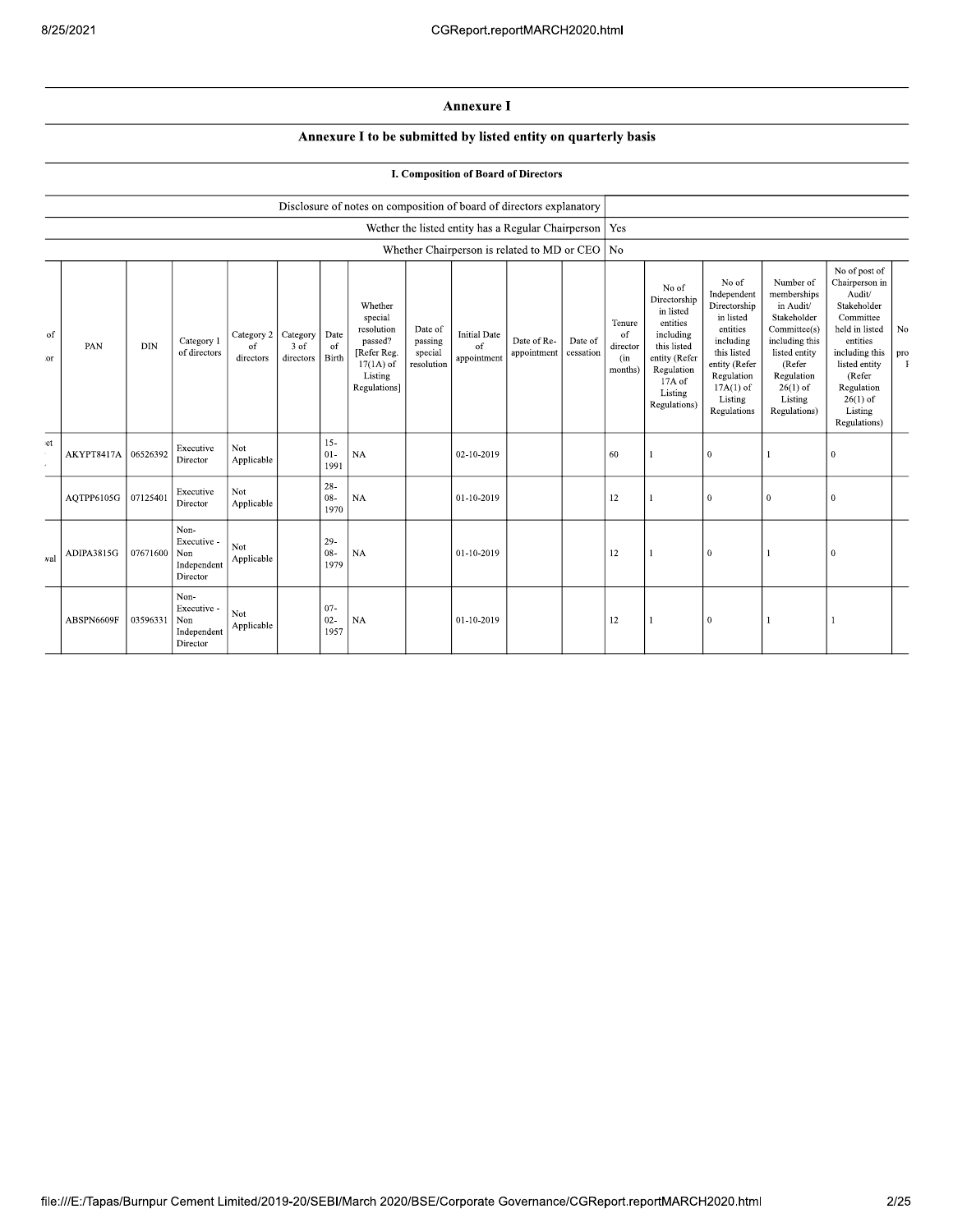## I. Composition of Board of Directors

|        |                     |                            | Disclosure of notes on composition of board of directors explanatory |            |                                                |                            |                               |                                |                                                                                                      |                                             |                                          |                            |                      |                                            |                                                                                                                                                |                                                                                                                                                                      |                                                                                                               |
|--------|---------------------|----------------------------|----------------------------------------------------------------------|------------|------------------------------------------------|----------------------------|-------------------------------|--------------------------------|------------------------------------------------------------------------------------------------------|---------------------------------------------|------------------------------------------|----------------------------|----------------------|--------------------------------------------|------------------------------------------------------------------------------------------------------------------------------------------------|----------------------------------------------------------------------------------------------------------------------------------------------------------------------|---------------------------------------------------------------------------------------------------------------|
|        |                     |                            |                                                                      |            |                                                |                            |                               |                                | Wether the listed entity has a Regular Chairperson                                                   |                                             |                                          |                            |                      |                                            |                                                                                                                                                |                                                                                                                                                                      |                                                                                                               |
| Sr     | Title<br>(Mr<br>Ms) | Name of<br>the<br>Director | PAN                                                                  | <b>DIN</b> | Category 1<br>of directors                     | Category 2<br>of directors | Category<br>3 of<br>directors | Date<br><sub>of</sub><br>Birth | Whether<br>special<br>resolution<br>passed?<br>[Refer Reg.<br>$17(1A)$ of<br>Listing<br>Regulations] | Date of<br>passing<br>special<br>resolution | <b>Initial Date</b><br>of<br>appointment | Date of Re-<br>appointment | Date of<br>cessation | Tenure<br>of<br>director<br>(in<br>months) | No of<br>Directorship<br>in listed<br>entities<br>including<br>this listed<br>entity (Refer<br>Regulation<br>17A of<br>Listing<br>Regulations) | No of<br>Independent<br>Directorship<br>in listed<br>entities<br>including<br>this listed<br>entity<br>(Refer<br>Regulation<br>$17A(1)$ of<br>Listing<br>Regulations | Numb<br>membe<br>in At<br>Stakeh<br>Commi<br>includii<br>listed o<br>(Re)<br>Regul<br>26(1)<br>List<br>Regula |
| 5      | Mr                  | Parvez<br>Hayat            | AAJPH5942D                                                           | 08202451   | Non-<br>Executive -<br>Independent<br>Director | Not<br>Applicable          |                               | $01 -$<br>$07 -$<br>1958       | <b>NA</b>                                                                                            |                                             | 01-10-2019                               |                            |                      | 12                                         |                                                                                                                                                |                                                                                                                                                                      |                                                                                                               |
| 6      | Mr                  | Rajesh<br>Sharma           | AEUPS7424J                                                           | 01586332   | Non-<br>Executive -<br>Independent<br>Director | Chairperson                |                               | $14-$<br>$01 -$<br>1972        | <b>NA</b>                                                                                            |                                             | 01-10-2019                               |                            |                      | 12                                         | $\overline{2}$                                                                                                                                 | 2                                                                                                                                                                    |                                                                                                               |
| $\tau$ | Mrs                 | Poonam<br>Srivastava       | ACOPS3664E                                                           | 08576000   | Non-<br>Executive -<br>Independent<br>Director | Not<br>Applicable          |                               | $26 -$<br>$04 -$<br>1950       | <b>NA</b>                                                                                            |                                             | 01-10-2019                               |                            |                      | 12                                         |                                                                                                                                                |                                                                                                                                                                      | $\theta$                                                                                                      |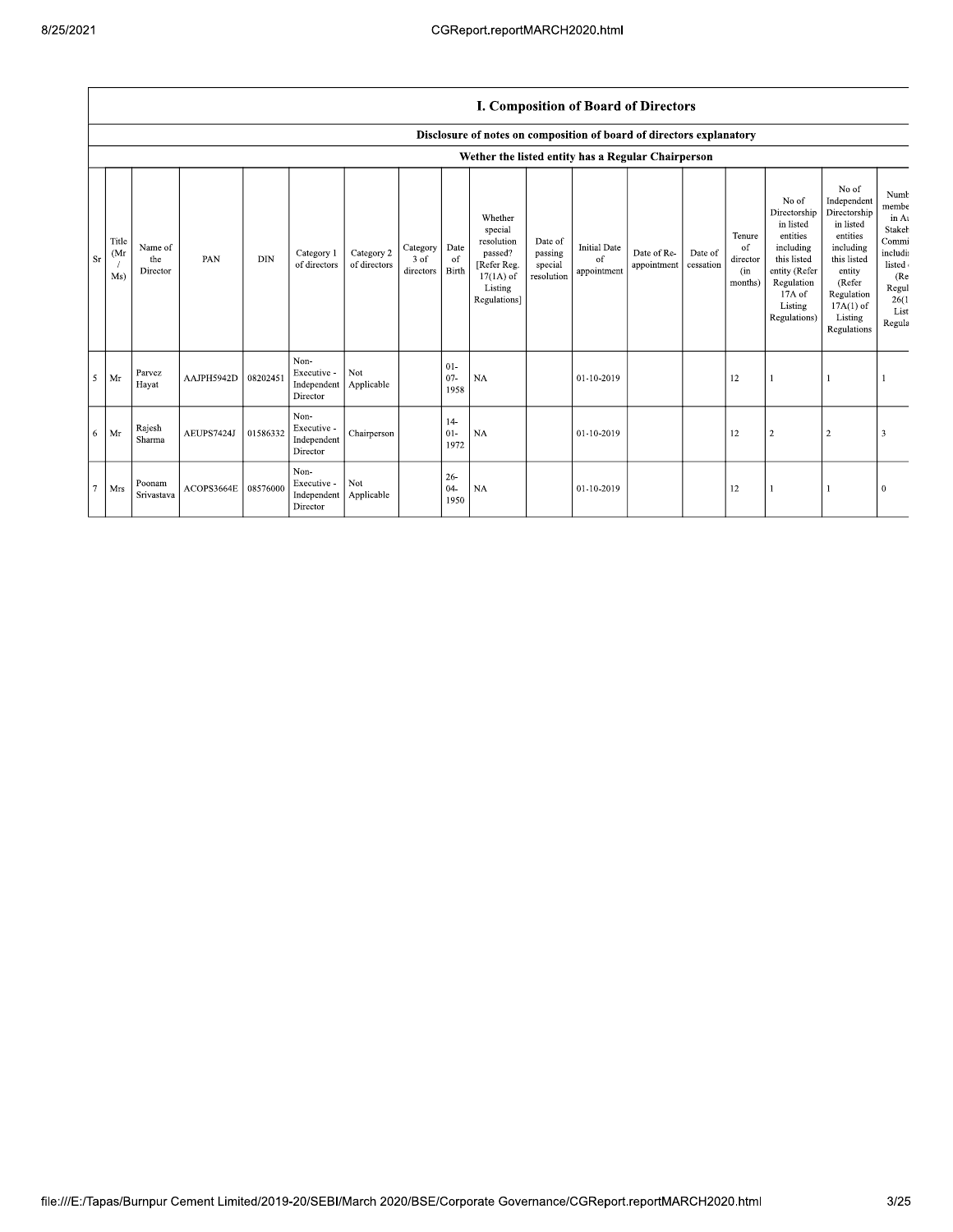|                | <b>Audit Committee Details</b>                                 |                              |                                                    |                            |                        |                      |         |  |  |  |  |  |  |
|----------------|----------------------------------------------------------------|------------------------------|----------------------------------------------------|----------------------------|------------------------|----------------------|---------|--|--|--|--|--|--|
|                | Whether the Audit Committee has a Regular Chairperson  <br>Yes |                              |                                                    |                            |                        |                      |         |  |  |  |  |  |  |
| <b>Sr</b>      | DIN<br>Number                                                  | Name of Committee<br>members | Category 1 of directors                            | Category 2 of<br>directors | Date of<br>Appointment | Date of<br>Cessation | Remarks |  |  |  |  |  |  |
|                | 01586332                                                       | Rajesh Sharma                | Non-Executive - Independent<br>Director            | Chairperson                | 09-11-2019             |                      |         |  |  |  |  |  |  |
| $\overline{2}$ | 08202451                                                       | Parvez Hayat                 | Non-Executive - Independent<br>Director            | Member                     | 09-11-2019             |                      |         |  |  |  |  |  |  |
| 3              |                                                                | 07671600 Ritesh Aggarwal     | Non-Executive - Non<br><b>Independent Director</b> | Member                     | 09-11-2019             |                      |         |  |  |  |  |  |  |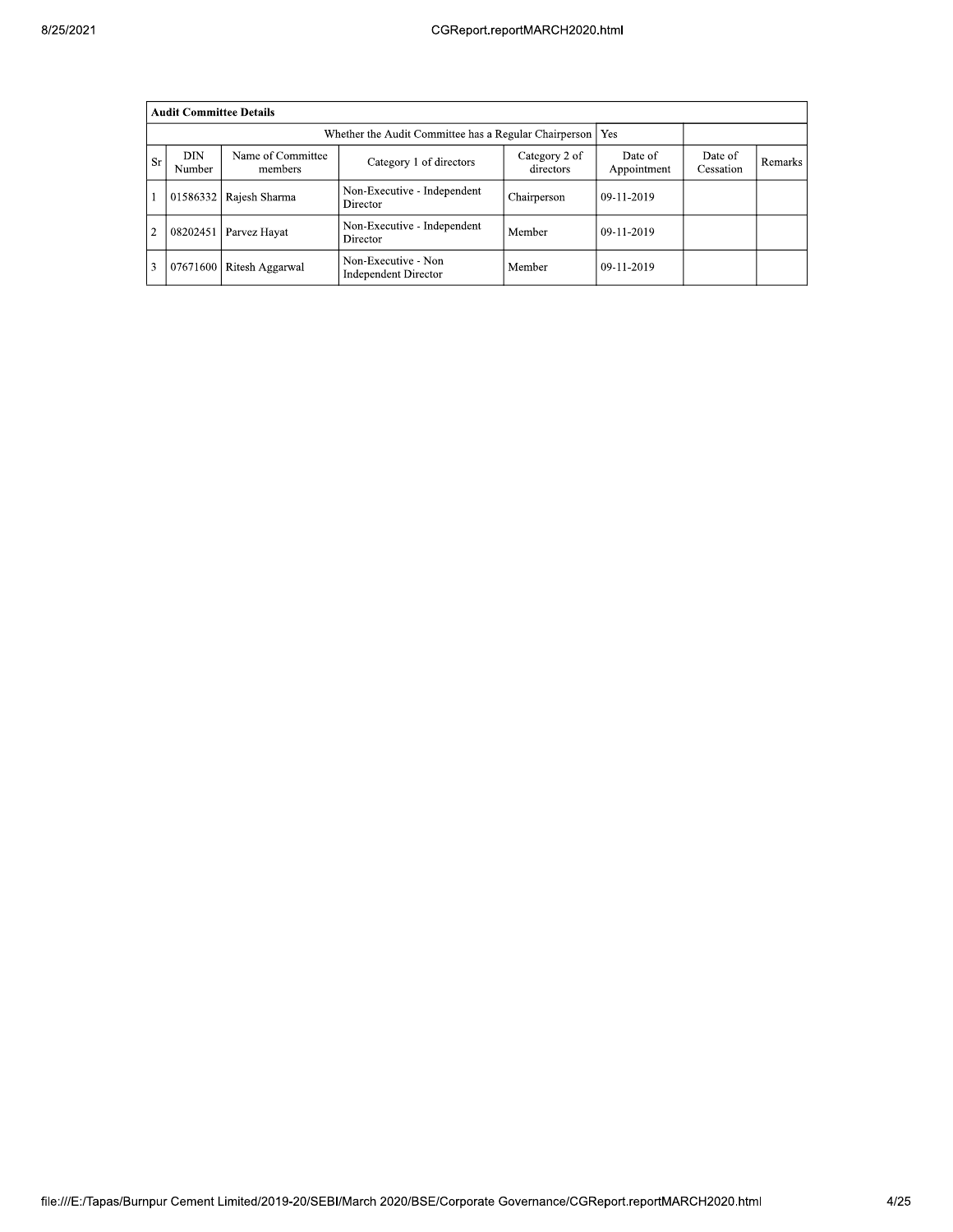|                | Nomination and remuneration committee                                                |                              |                                                    |                      |            |  |  |  |  |  |  |  |
|----------------|--------------------------------------------------------------------------------------|------------------------------|----------------------------------------------------|----------------------|------------|--|--|--|--|--|--|--|
|                | Whether the Nomination and remuneration committee has a Regular Chairperson  <br>Yes |                              |                                                    |                      |            |  |  |  |  |  |  |  |
| <b>Sr</b>      | DIN<br>Number                                                                        | Name of Committee<br>members | Date of<br>Appointment                             | Date of<br>Cessation | Remarks    |  |  |  |  |  |  |  |
|                | 08202451                                                                             | Parvez Hayat                 | Non-Executive - Independent<br>Director            | Chairperson          | 09-11-2019 |  |  |  |  |  |  |  |
| $\overline{2}$ | 01586332                                                                             | Rajesh Sharma                | Non-Executive - Independent<br>Director            | Member               | 09-11-2019 |  |  |  |  |  |  |  |
|                | 03596331                                                                             | Ram Narain                   | Non-Executive - Non<br><b>Independent Director</b> | Member               | 09-11-2019 |  |  |  |  |  |  |  |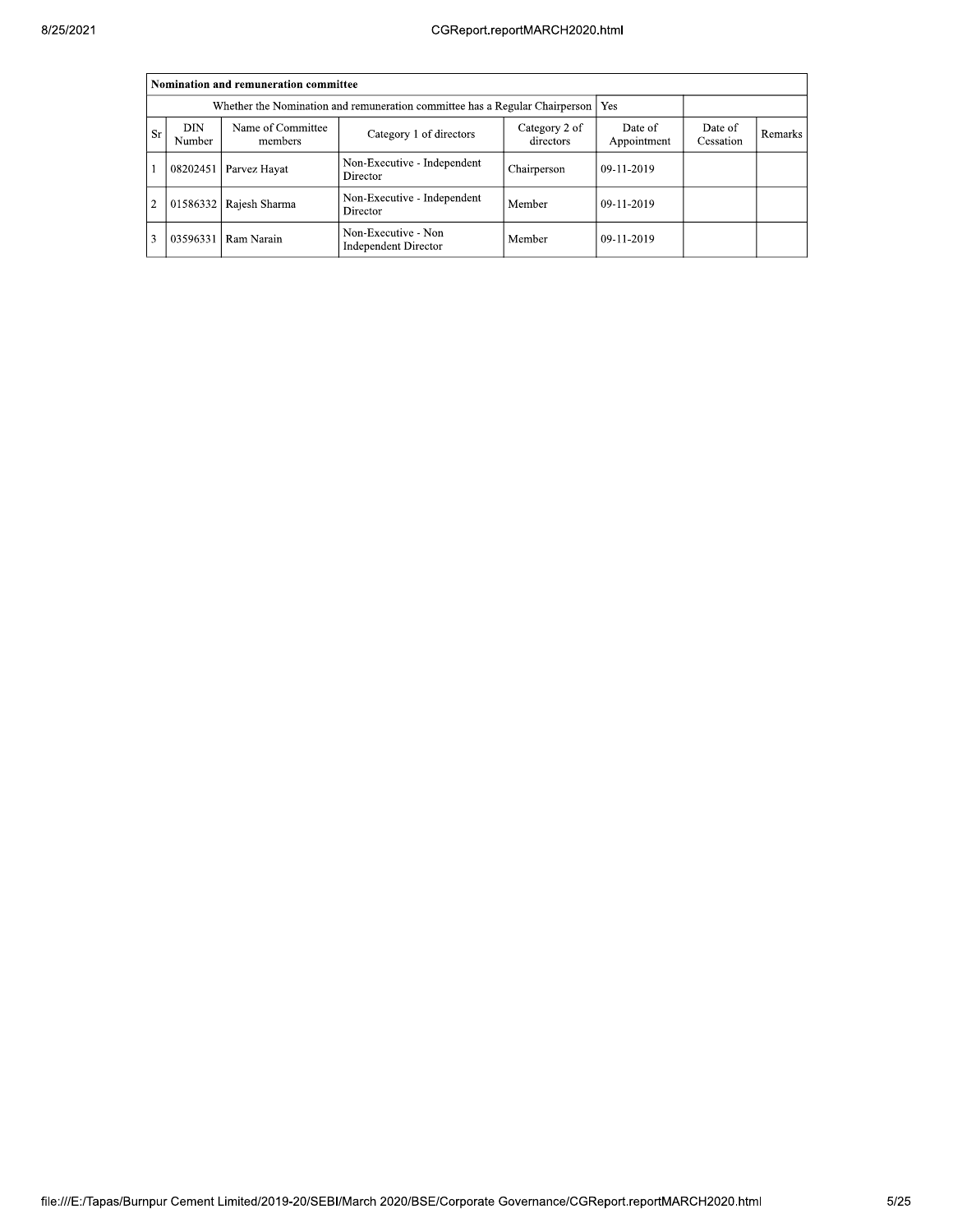|                |                                                                                                                                                                     | <b>Stakeholders Relationship Committee</b> |                                                    |             |              |  |  |  |  |  |  |  |
|----------------|---------------------------------------------------------------------------------------------------------------------------------------------------------------------|--------------------------------------------|----------------------------------------------------|-------------|--------------|--|--|--|--|--|--|--|
|                | Whether the Stakeholders Relationship Committee has a Regular Chairperson   Yes                                                                                     |                                            |                                                    |             |              |  |  |  |  |  |  |  |
| <b>Sr</b>      | Name of Committee<br>DIN<br>Date of<br>Date of<br>Category 2 of<br>Category 1 of directors<br>Remarks<br>directors<br>Appointment<br>Cessation<br>Number<br>members |                                            |                                                    |             |              |  |  |  |  |  |  |  |
|                | 03596331                                                                                                                                                            | Ram Narain                                 | Non-Executive - Non<br><b>Independent Director</b> | Chairperson | 09-11-2019   |  |  |  |  |  |  |  |
| $\overline{2}$ | 01586332                                                                                                                                                            | Rajesh Sharma                              | Non-Executive - Independent<br>Director            | Member      | $09-11-2019$ |  |  |  |  |  |  |  |
| 3              | 06526392                                                                                                                                                            | Indrajeet Kumar<br>Tiwary                  | <b>Executive Director</b>                          | Member      | $09-11-2019$ |  |  |  |  |  |  |  |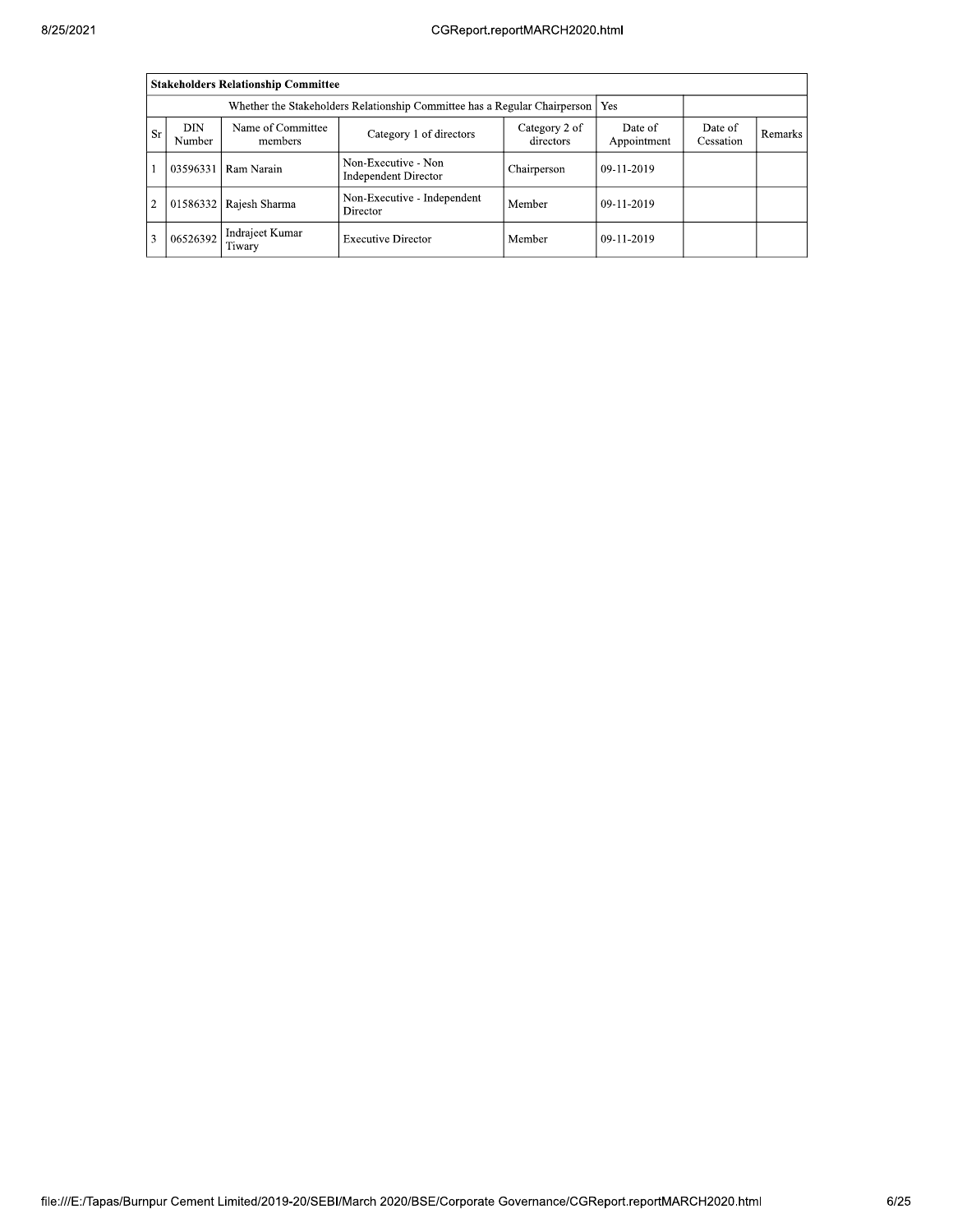|    | <b>Risk Management Committee</b> |                                                                 |                            |                            |                        |                      |                |  |  |  |  |
|----|----------------------------------|-----------------------------------------------------------------|----------------------------|----------------------------|------------------------|----------------------|----------------|--|--|--|--|
|    |                                  | Whether the Risk Management Committee has a Regular Chairperson |                            |                            |                        |                      |                |  |  |  |  |
| Sr | DIN<br>Number                    | Name of Committee<br>members                                    | Category 1 of<br>directors | Category 2 of<br>directors | Date of<br>Appointment | Date of<br>Cessation | <b>Remarks</b> |  |  |  |  |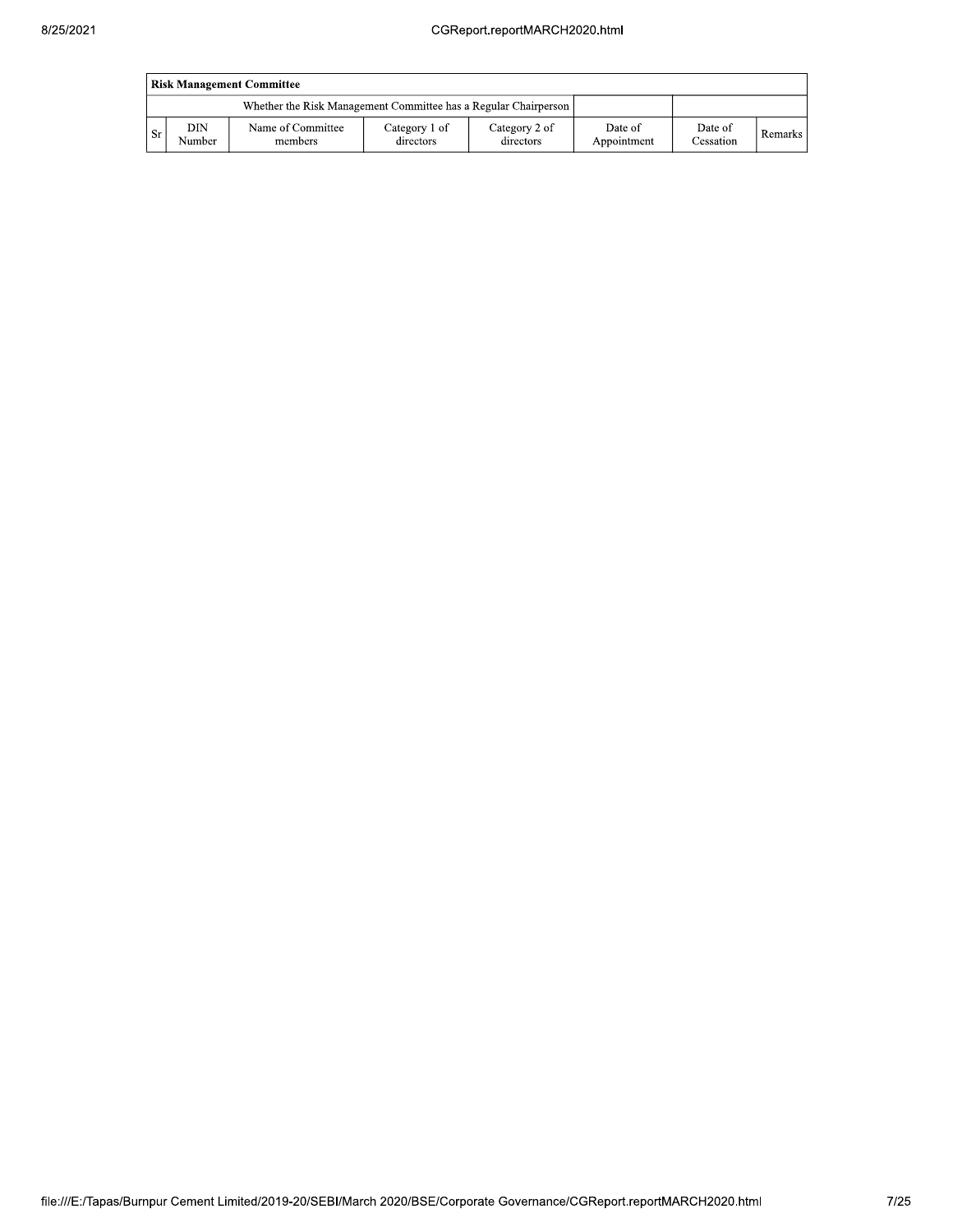|      | Corporate Social Responsibility Committee |                                                                                      |                            |                            |                        |                      |           |  |  |  |  |
|------|-------------------------------------------|--------------------------------------------------------------------------------------|----------------------------|----------------------------|------------------------|----------------------|-----------|--|--|--|--|
|      |                                           | Whether the Corporate Social Responsibility Committee has a Regular Chairperson   No |                            |                            |                        |                      |           |  |  |  |  |
| - Sr | DIN<br>Number                             | Name of Committee<br>members                                                         | Category 1 of<br>directors | Category 2 of<br>directors | Date of<br>Appointment | Date of<br>Cessation | Remarks I |  |  |  |  |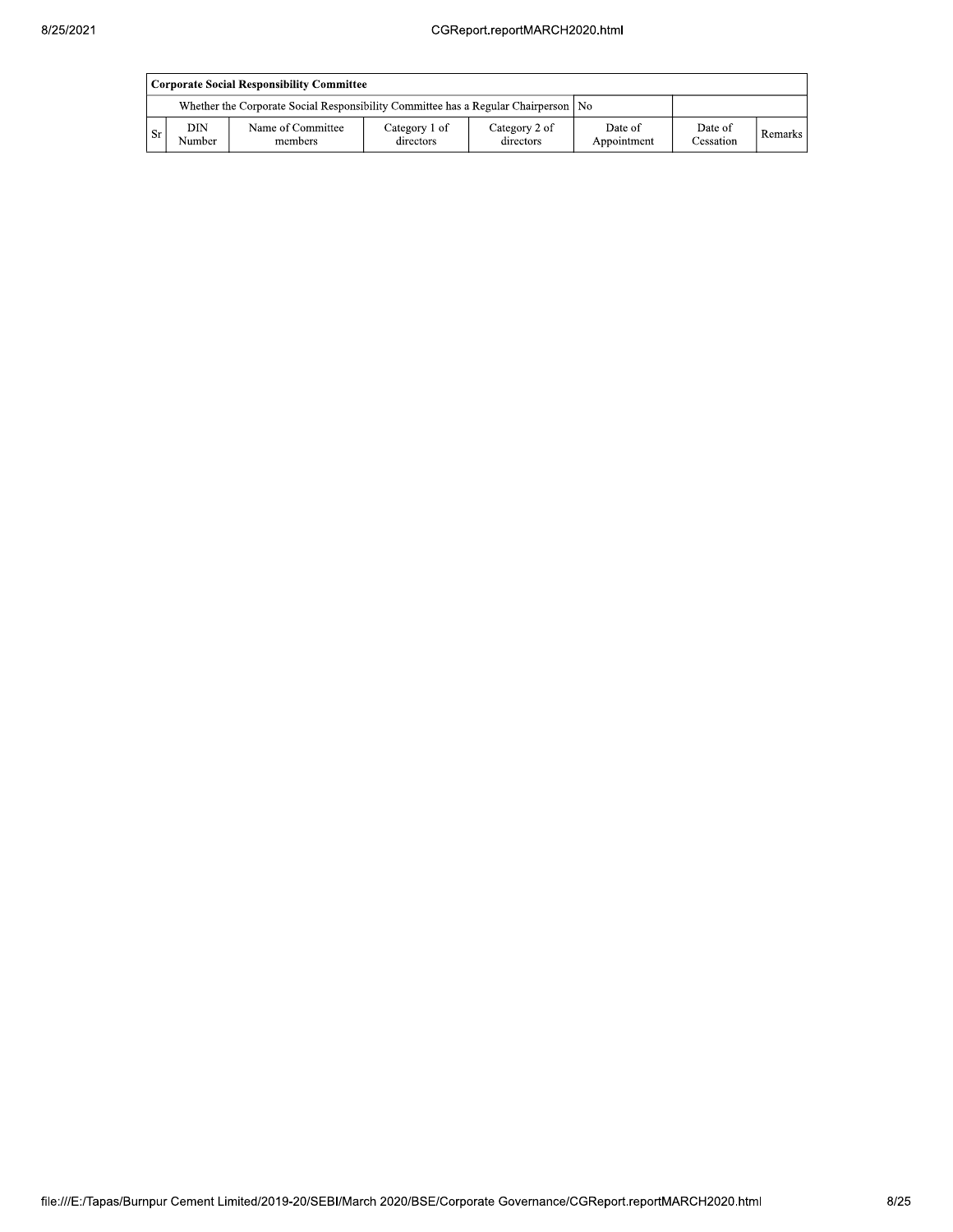| <b>Other Committee</b> |                                                                                                                                     |  |  |
|------------------------|-------------------------------------------------------------------------------------------------------------------------------------|--|--|
|                        | Sr   DIN Number   Name of Committee members   Name of other committee   Category 1 of directors   Category 2 of directors   Remarks |  |  |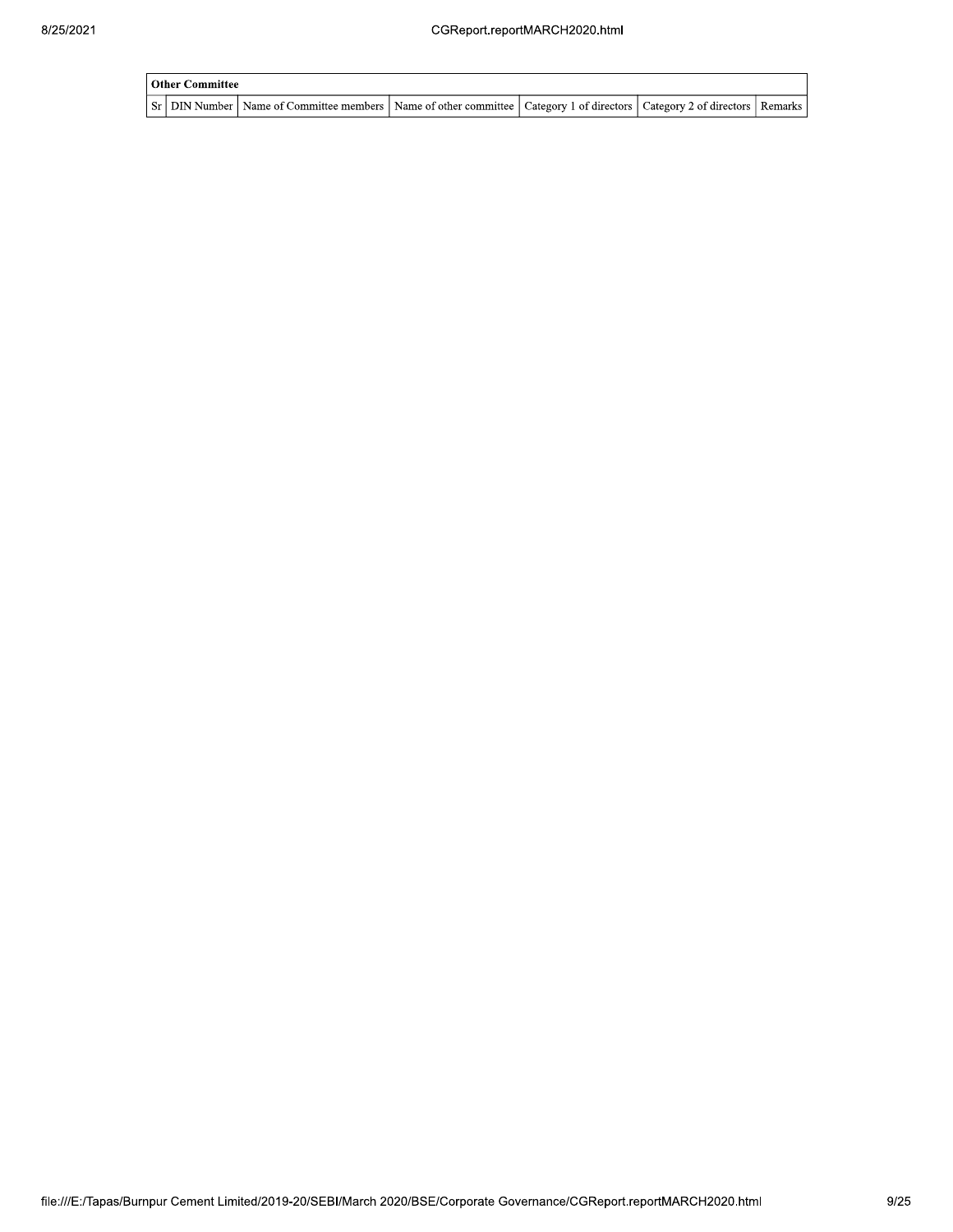|                | <b>Annexure 1</b>                                             |                                                               |                                                                   |                                       |                                                     |                                    |                                                           |  |  |  |  |  |
|----------------|---------------------------------------------------------------|---------------------------------------------------------------|-------------------------------------------------------------------|---------------------------------------|-----------------------------------------------------|------------------------------------|-----------------------------------------------------------|--|--|--|--|--|
| Annexure 1     |                                                               |                                                               |                                                                   |                                       |                                                     |                                    |                                                           |  |  |  |  |  |
|                | <b>III. Meeting of Board of Directors</b>                     |                                                               |                                                                   |                                       |                                                     |                                    |                                                           |  |  |  |  |  |
|                | Disclosure of notes on meeting of board of                    | directors explanatory                                         |                                                                   |                                       |                                                     |                                    |                                                           |  |  |  |  |  |
| Sr             | $Date(s)$ of meeting<br>$(if any)$ in the<br>previous quarter | $Date(s)$ of<br>meeting (if any)<br>in the current<br>quarter | Maximum gap between<br>any two consecutive (in<br>number of days) | Notes for<br>not<br>providing<br>Date | Whether<br>requirement of<br>Quorum met<br>(Yes/No) | Number of<br>Directors<br>present* | No. of Independent<br>Directors attending<br>the meeting* |  |  |  |  |  |
|                | 12-11-2019                                                    |                                                               |                                                                   |                                       | Yes                                                 |                                    |                                                           |  |  |  |  |  |
| $\overline{c}$ |                                                               | 13-02-2020                                                    | 92                                                                |                                       | Yes                                                 |                                    |                                                           |  |  |  |  |  |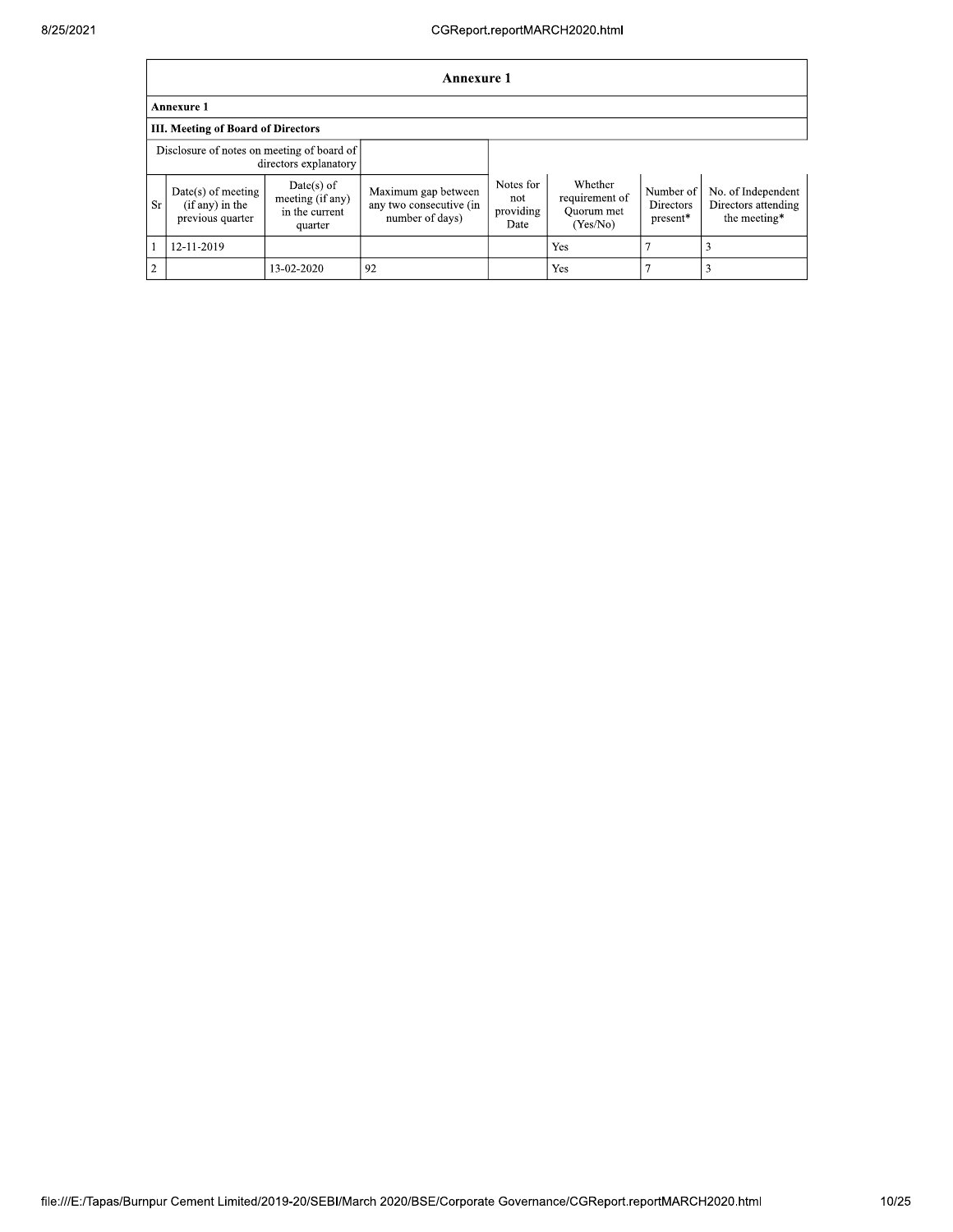|                | <b>Annexure 1</b>                                |                                                                                                            |                                                                      |                               |                                       |                                                        |                                                             |                                                                        |  |  |  |
|----------------|--------------------------------------------------|------------------------------------------------------------------------------------------------------------|----------------------------------------------------------------------|-------------------------------|---------------------------------------|--------------------------------------------------------|-------------------------------------------------------------|------------------------------------------------------------------------|--|--|--|
|                | <b>IV. Meeting of Committees</b>                 |                                                                                                            |                                                                      |                               |                                       |                                                        |                                                             |                                                                        |  |  |  |
|                |                                                  |                                                                                                            |                                                                      |                               |                                       |                                                        |                                                             |                                                                        |  |  |  |
| Sr             | Name of<br>Committee                             | $Date(s)$ of meeting (Enter<br>dates of Previous quarter and<br>Current quarter in<br>chronological order) | Maximum gap<br>between any two<br>consecutive (in<br>number of days) | Name of<br>other<br>committee | Reson for<br>not<br>providing<br>date | Whether<br>requirement<br>of Quorum<br>met<br>(Yes/No) | Number<br>of<br><b>Directors</b><br>$\, {\rm present}^* \,$ | No. of<br>Independent<br><b>Directors</b><br>attending the<br>meeting* |  |  |  |
| $\mathbf{1}$   | Audit<br>Committee                               | 12-11-2019                                                                                                 |                                                                      |                               |                                       | Yes                                                    | 3                                                           | $\overline{2}$                                                         |  |  |  |
| $\overline{2}$ | Audit<br>Committee                               | 13-02-2020                                                                                                 | 92                                                                   |                               |                                       | Yes                                                    | 3                                                           | $\overline{2}$                                                         |  |  |  |
| 3              | Stakeholders<br>Relationship<br>Committee        | 12-11-2019                                                                                                 |                                                                      |                               |                                       | Yes                                                    | 3                                                           | $\overline{2}$                                                         |  |  |  |
| $\overline{4}$ | <b>Stakeholders</b><br>Relationship<br>Committee | 13-02-2020                                                                                                 | 92                                                                   |                               |                                       | Yes                                                    | 3                                                           | $\overline{2}$                                                         |  |  |  |
| 5              | Nomination<br>and<br>remuneration<br>committee   | 13-02-2020                                                                                                 |                                                                      |                               |                                       | Yes                                                    | 3                                                           | $\overline{2}$                                                         |  |  |  |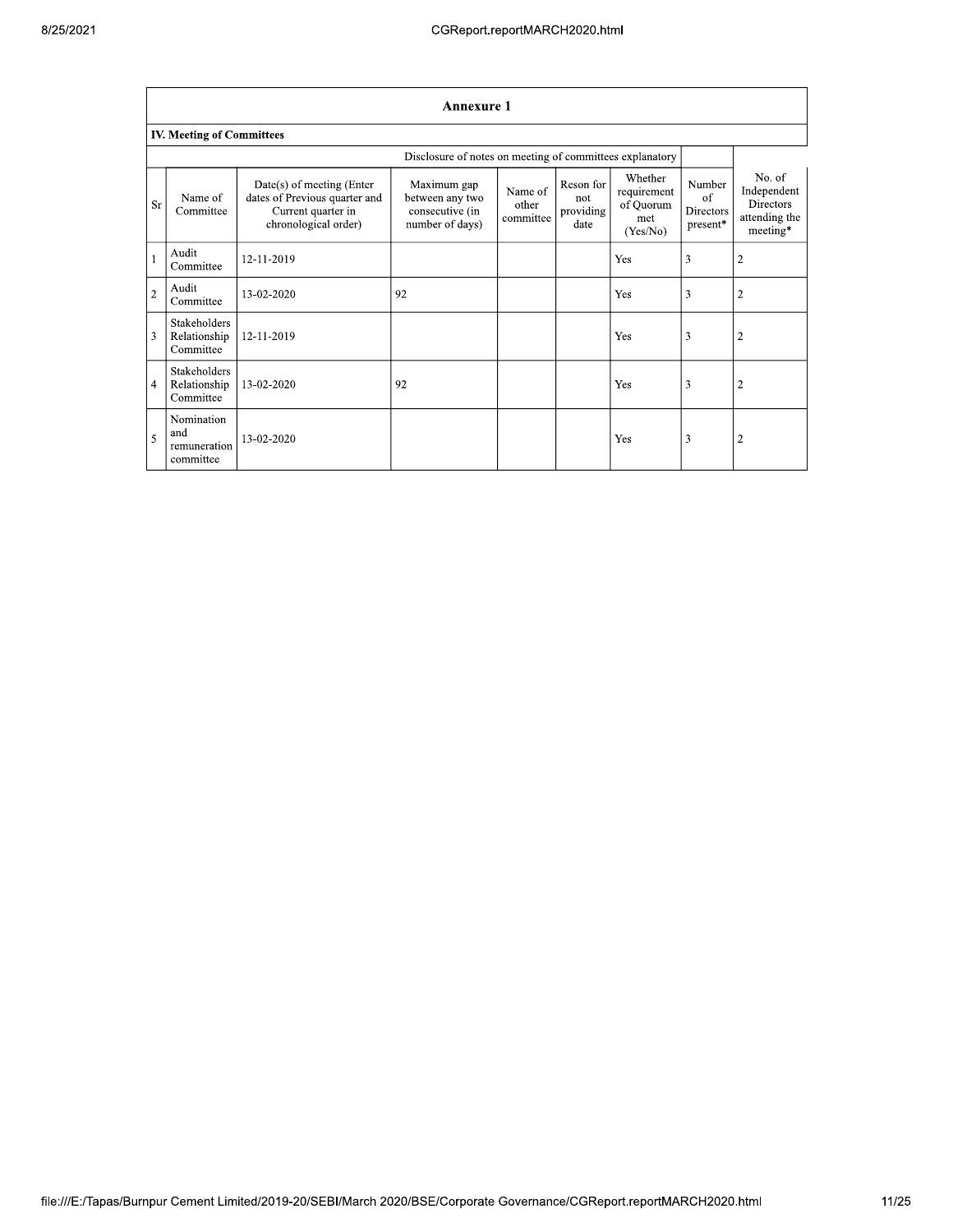|    | Annexure 1                                                                                                |                                  |                                                                    |  |  |  |
|----|-----------------------------------------------------------------------------------------------------------|----------------------------------|--------------------------------------------------------------------|--|--|--|
|    | V. Related Party Transactions                                                                             |                                  |                                                                    |  |  |  |
| Sr | Subject                                                                                                   | Compliance status<br>(Yes/No/NA) | If status is "No" details of non-<br>compliance may be given here. |  |  |  |
|    | Whether prior approval of audit committee obtained                                                        | NA.                              |                                                                    |  |  |  |
| 2  | Whether shareholder approval obtained for material RPT                                                    | NА                               |                                                                    |  |  |  |
| 3  | Whether details of RPT entered into pursuant to omnibus approval<br>have been reviewed by Audit Committee | <b>NA</b>                        |                                                                    |  |  |  |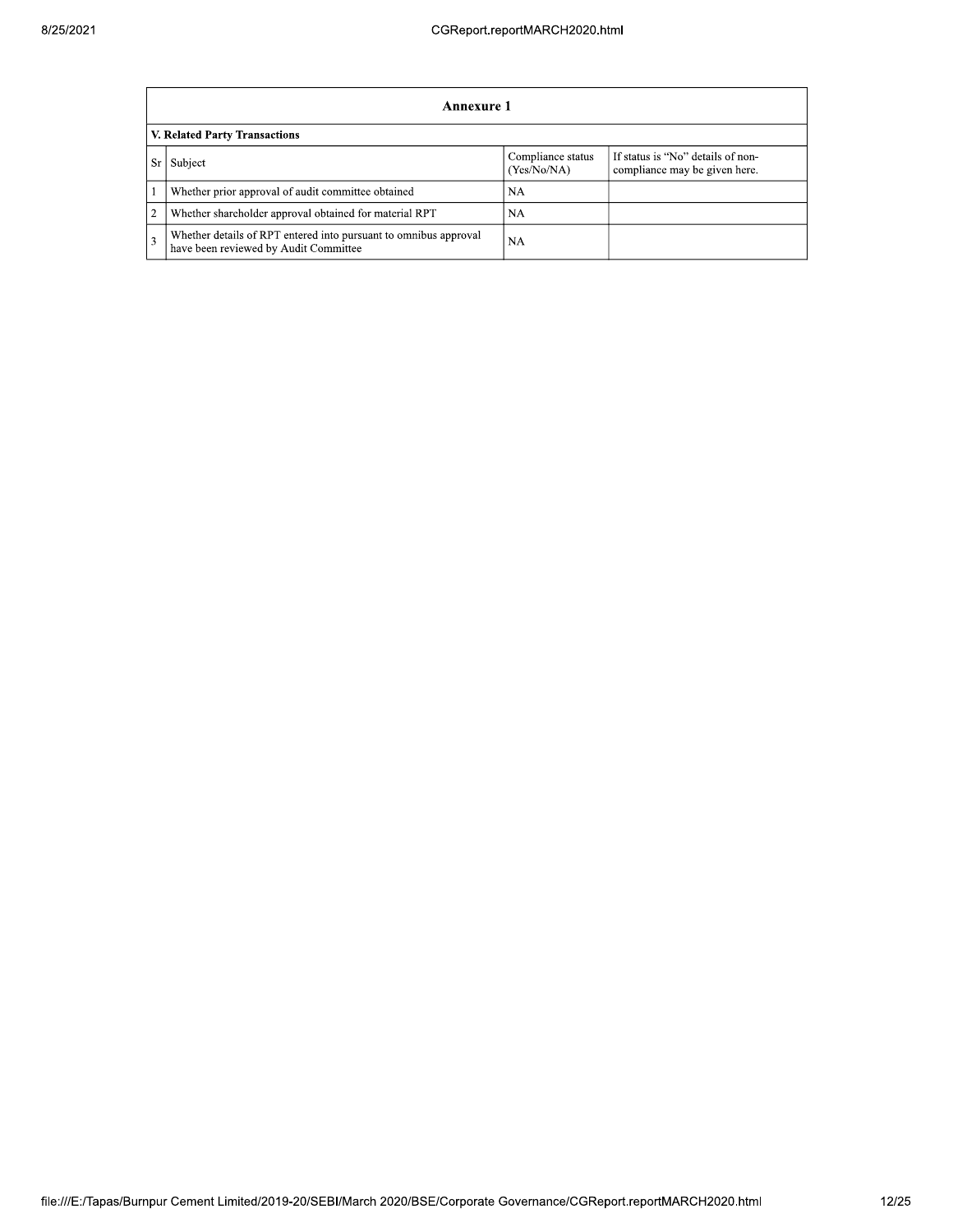|                | <b>Annexure 1</b>                                                                                                                                                                                               |                               |  |  |  |  |
|----------------|-----------------------------------------------------------------------------------------------------------------------------------------------------------------------------------------------------------------|-------------------------------|--|--|--|--|
|                | <b>VI. Affirmations</b>                                                                                                                                                                                         |                               |  |  |  |  |
| Sr             | Subject                                                                                                                                                                                                         | Compliance<br>status (Yes/No) |  |  |  |  |
|                | The composition of Board of Directors is in terms of SEBI (Listing obligations and disclosure requirements)<br>Regulations, 2015                                                                                | Yes                           |  |  |  |  |
| $\overline{c}$ | The composition of the following committees is in terms of SEBI(Listing obligations and disclosure requirements)<br>Regulations, 2015 a. Audit Committee                                                        | Yes                           |  |  |  |  |
| 3              | The composition of the following committees is in terms of SEBI(Listing obligations and disclosure requirements)<br>Regulations, 2015. b. Nomination & remuneration committee                                   | Yes                           |  |  |  |  |
| $\overline{4}$ | The composition of the following committees is in terms of SEBI(Listing obligations and disclosure requirements)<br>Regulations, 2015. c. Stakeholders relationship committee                                   | Yes                           |  |  |  |  |
| 5              | The composition of the following committees is in terms of SEBI(Listing obligations and disclosure requirements)<br>Regulations, 2015. d. Risk management committee (applicable to the top 500 listed entities) | NA                            |  |  |  |  |
| 6              | The committee members have been made aware of their powers, role and responsibilities as specified in SEBI<br>(Listing obligations and disclosure requirements) Regulations, 2015.                              | Yes                           |  |  |  |  |
| $\overline{7}$ | The meetings of the board of directors and the above committees have been conducted in the manner as specified in<br>SEBI (Listing obligations and disclosure requirements) Regulations, 2015.                  | Yes                           |  |  |  |  |
| 8              | This report and/or the report submitted in the previous quarter has been placed before Board of Directors.                                                                                                      | Yes                           |  |  |  |  |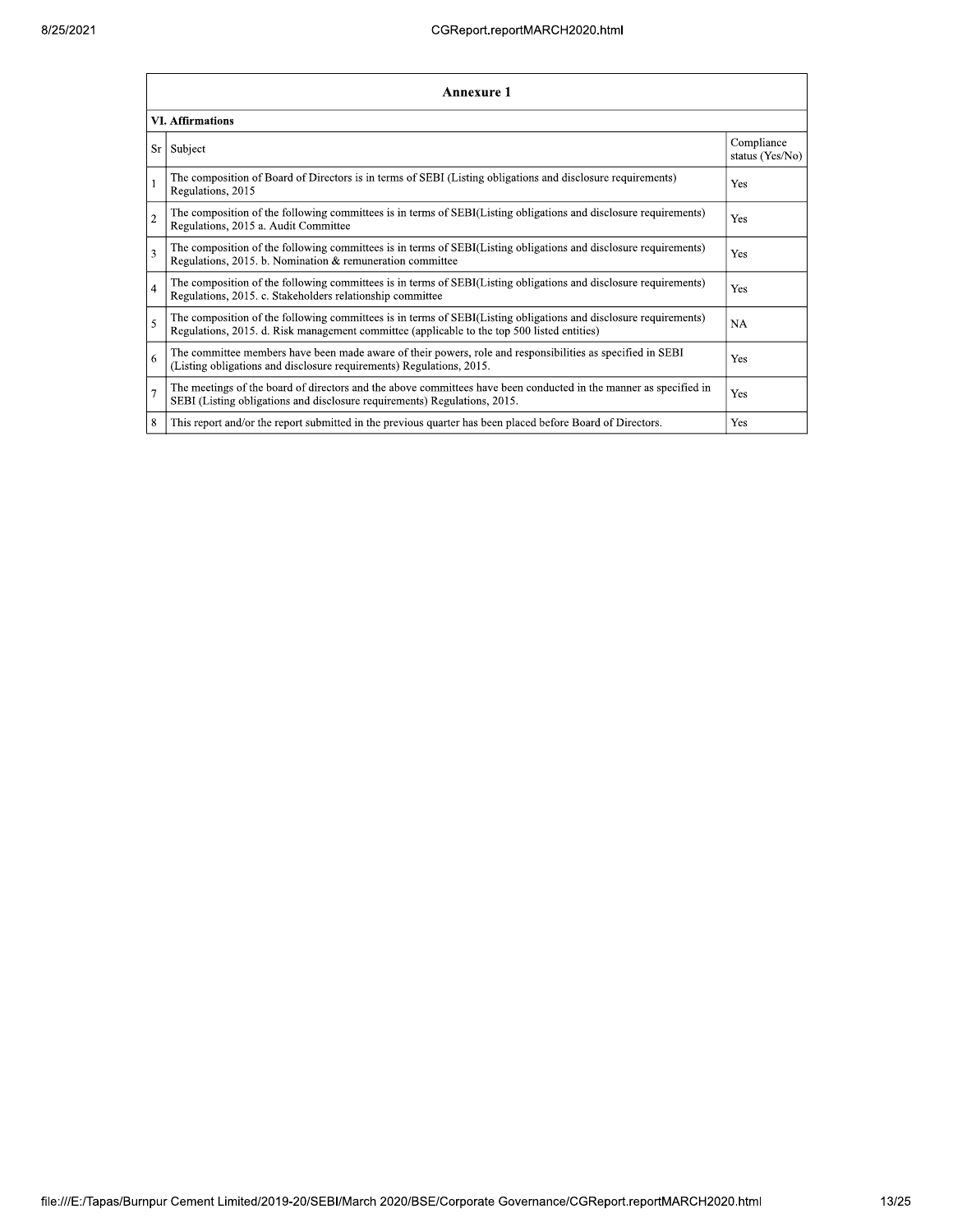|     | Annexure 1        |                                          |  |  |  |
|-----|-------------------|------------------------------------------|--|--|--|
| -Sr | Subject           | Compliance status                        |  |  |  |
|     | Name of signatory | Tapas Tirtha                             |  |  |  |
|     | Designation       | Company Secretary and Compliance Officer |  |  |  |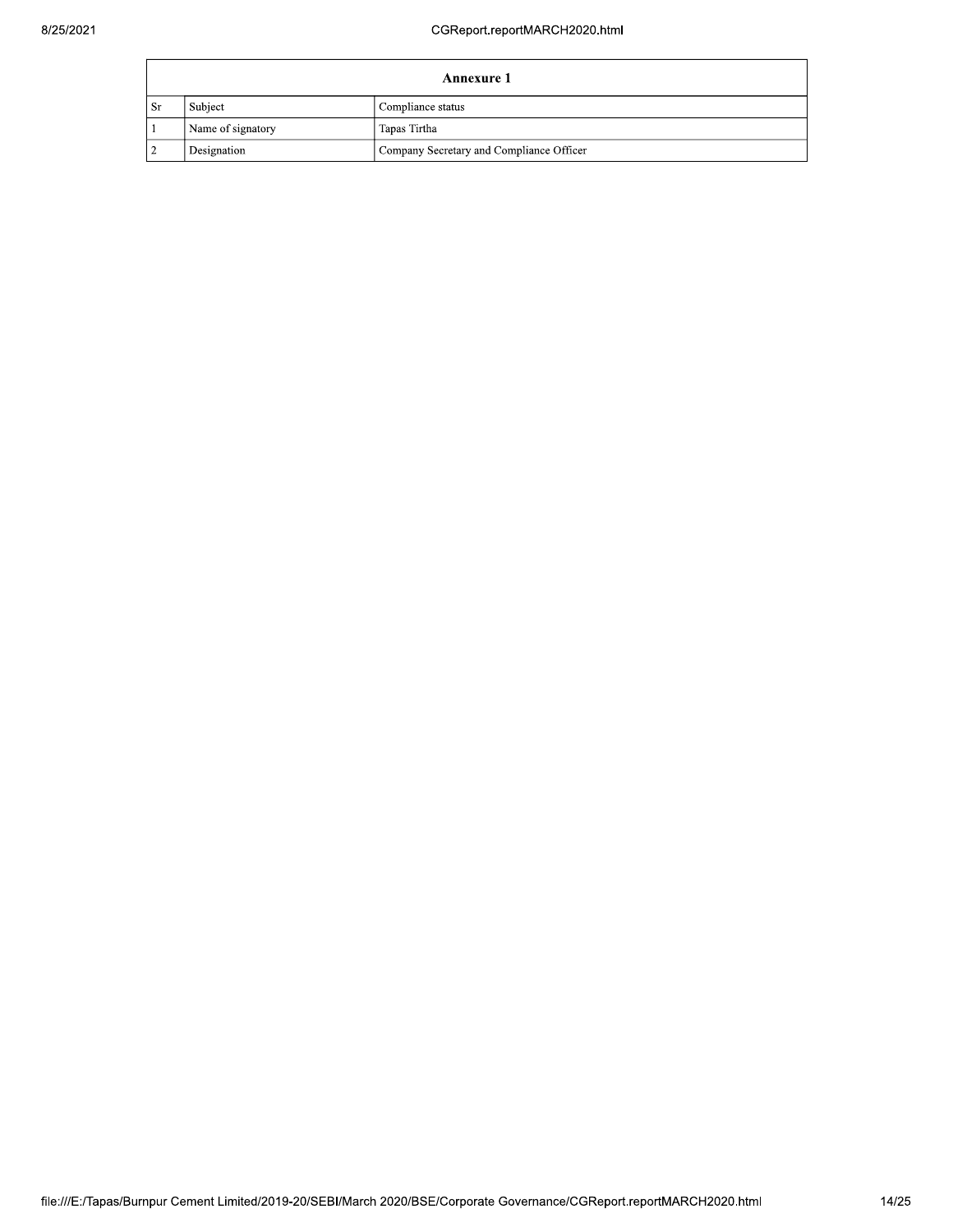|                | <b>Annexure II</b>                                                         |                                  |                                                                                                                 |                       |  |
|----------------|----------------------------------------------------------------------------|----------------------------------|-----------------------------------------------------------------------------------------------------------------|-----------------------|--|
|                |                                                                            |                                  | Annexure II to be submitted by listed entity at the end of the financial year (for the whole of financial year) |                       |  |
|                | I. Disclosure on website in terms of Listing Regulations                   |                                  |                                                                                                                 |                       |  |
| <b>Sr</b>      | Item                                                                       | Compliance status<br>(Yes/No/NA) | If status is "No" details of non-<br>compliance may be given here.                                              | Web address           |  |
| 1              | Details of business                                                        | Yes                              |                                                                                                                 | www.burnpurcement.com |  |
| $\overline{c}$ | Terms and conditions of appointment of<br>independent directors            | Yes                              |                                                                                                                 | www.burnpurcement.com |  |
| 3              | Composition of various committees of<br>board of directors                 | Yes                              |                                                                                                                 | www.burnpurcement.com |  |
| $\overline{4}$ | Code of conduct of board of directors and<br>senior management personnel   | Yes                              |                                                                                                                 | www.burnpurcement.com |  |
| 5              | Details of establishment of vigil<br>mechanism/ Whistle Blower policy      | Yes                              |                                                                                                                 | www.burnpurcement.com |  |
| 6              | Criteria of making payments to non-<br>executive directors                 | Yes                              |                                                                                                                 | www.burnpurcement.com |  |
| $\overline{7}$ | Policy on dealing with related party<br>transactions                       | Yes                              |                                                                                                                 | www.burnpurcement.com |  |
| 8              | Policy for determining 'material'<br>subsidiaries                          | Yes                              |                                                                                                                 | www.burnpurcement.com |  |
| $\overline{Q}$ | Details of familiarization programmes<br>imparted to independent directors | Yes                              |                                                                                                                 | www.burnpurcement.com |  |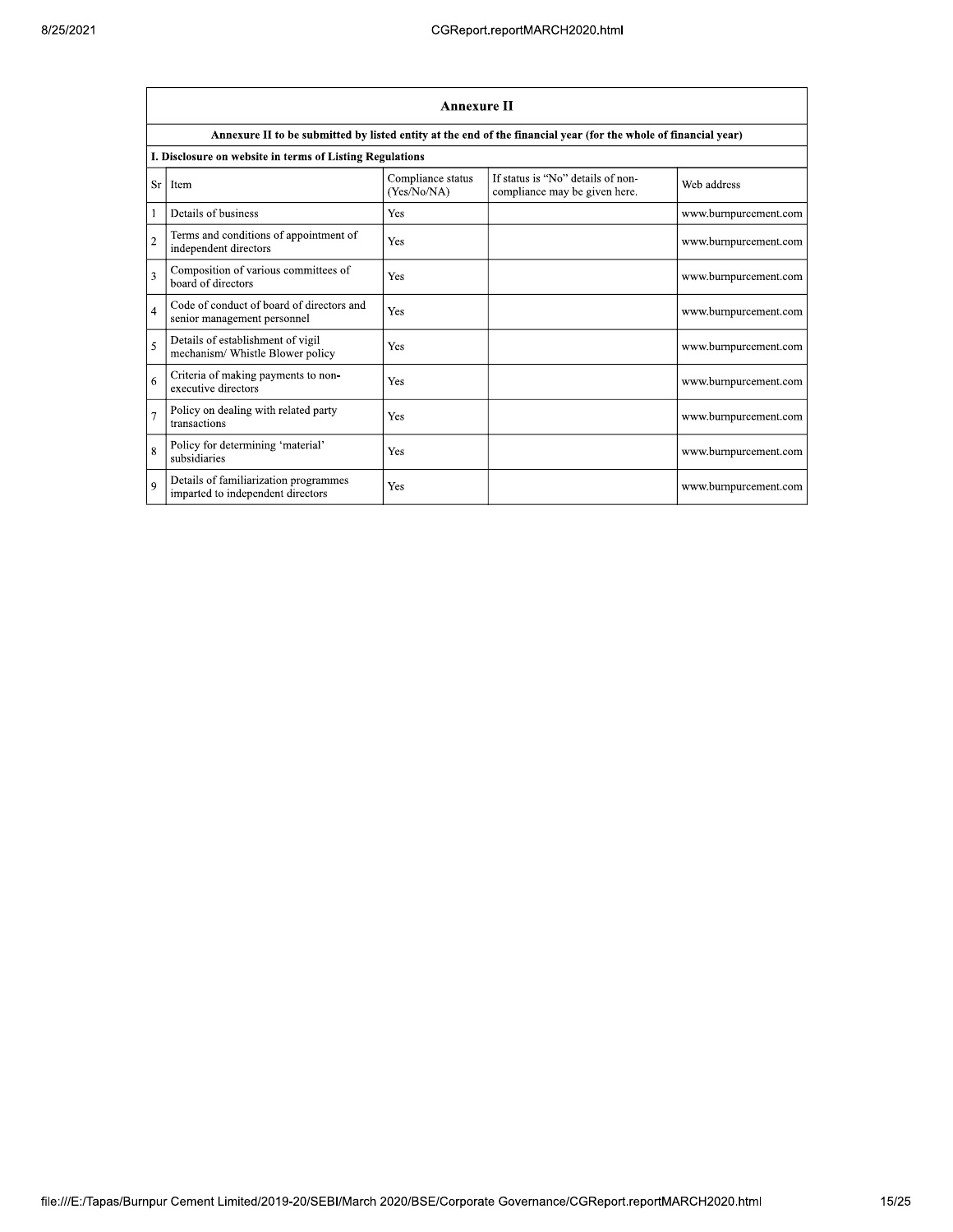|    | Annexure II                                                                                                                                                                                  |                                     |                                                                      |                       |  |
|----|----------------------------------------------------------------------------------------------------------------------------------------------------------------------------------------------|-------------------------------------|----------------------------------------------------------------------|-----------------------|--|
|    | Annexure II to be submitted by listed entity at the end of the financial year (for the whole of financial year)                                                                              |                                     |                                                                      |                       |  |
|    | I. Disclosure on website in terms of Listing Regulations                                                                                                                                     |                                     |                                                                      |                       |  |
| Sr | Item                                                                                                                                                                                         | Compliance<br>status<br>(Yes/No/NA) | If status is "No" details<br>of non-compliance may<br>be given here. | Web address           |  |
| 10 | Contact information of the designated officials of the listed entity<br>who are responsible for assisting and handling investor grievances                                                   | Yes                                 |                                                                      | www.burnpurcement.com |  |
| 11 | email address for grievance redressal and other relevant details                                                                                                                             | Yes                                 |                                                                      | www.burnpurcement.com |  |
| 12 | Financial results                                                                                                                                                                            | Yes                                 |                                                                      | www.burnpurcement.com |  |
| 13 | Shareholding pattern                                                                                                                                                                         | Yes                                 |                                                                      | www.burnpurcement.com |  |
| 14 | Details of agreements entered into with the media companies<br>and/or their associates                                                                                                       | <b>NA</b>                           |                                                                      |                       |  |
| 15 | Schedule of analyst or institutional investor meet and<br>presentations made by the listed entity to analysts or institutional<br>investors simultaneously with submission to stock exchange | <b>NA</b>                           |                                                                      |                       |  |
| 16 | New name and the old name of the listed entity                                                                                                                                               | NA                                  |                                                                      |                       |  |
| 17 | Advertisements as per regulation 47 (1)                                                                                                                                                      | Yes                                 |                                                                      | www.burnpurcement.com |  |
| 18 | Credit rating or revision in credit rating obtained                                                                                                                                          | NA                                  |                                                                      |                       |  |
| 19 | Separate audited financial statements of each subsidiary of the<br>listed entity in respect of a relevant financial year                                                                     | NA                                  |                                                                      |                       |  |
| 20 | Whether company has provided information under separate<br>section on its website as per Regulation $46(2)$                                                                                  | Yes                                 |                                                                      | www.burnpurcement.com |  |
| 21 | Materiality Policy as per Regulation 30                                                                                                                                                      | Yes                                 |                                                                      | www.burnpurcement.com |  |
| 22 | Dividend Distribution policy as per Regulation 43A (as<br>applicable)                                                                                                                        | Yes                                 |                                                                      | www.burnpurcement.com |  |
| 23 | It is certified that these contents on the website of the listed entity<br>are correct                                                                                                       | Yes                                 |                                                                      | www.burnpurcement.com |  |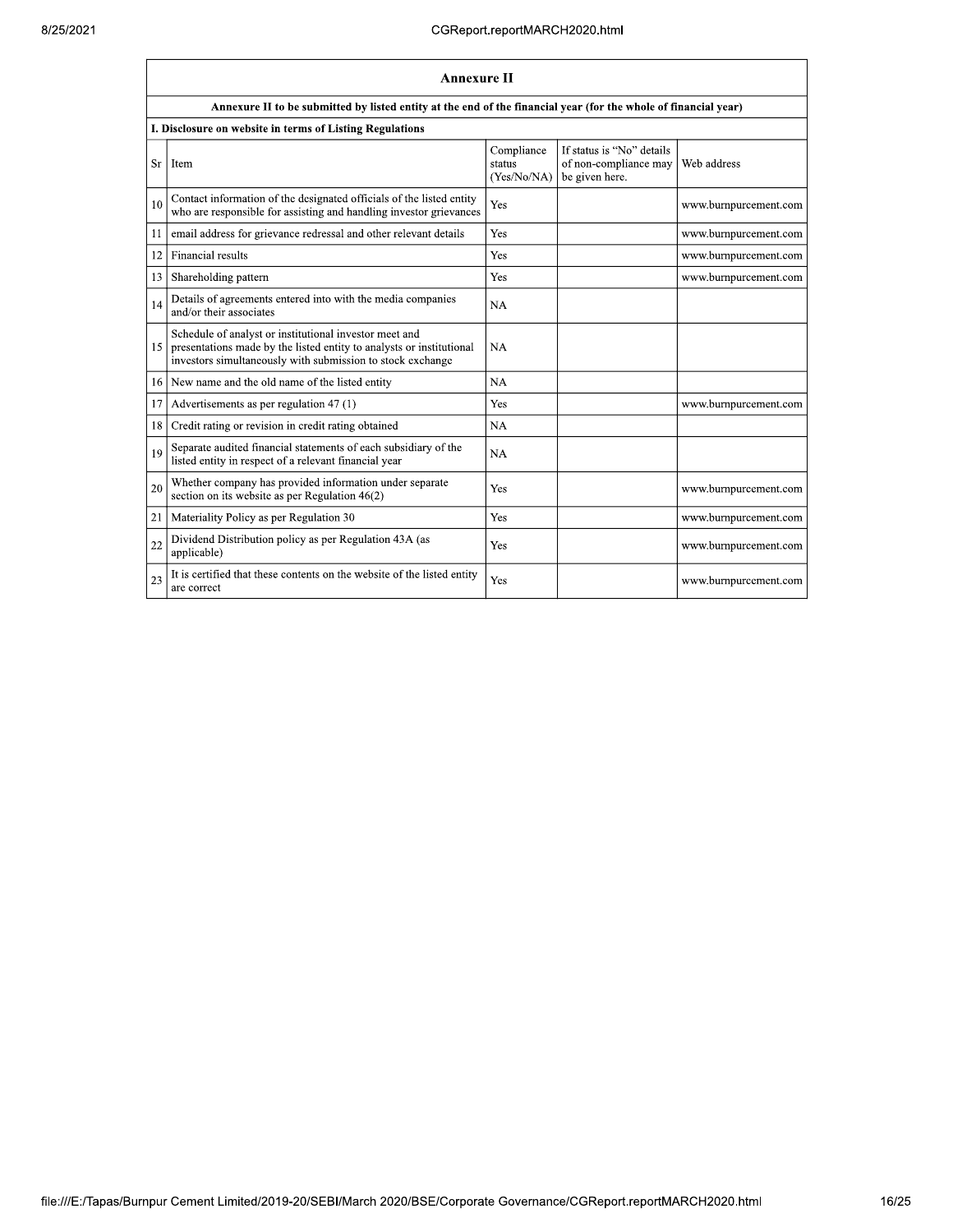|                 | <b>Annexure II</b>                                                                                                   |                                |                                     |                                                                    |  |
|-----------------|----------------------------------------------------------------------------------------------------------------------|--------------------------------|-------------------------------------|--------------------------------------------------------------------|--|
|                 | <b>II. Annual Affirmations</b>                                                                                       |                                |                                     |                                                                    |  |
| Sr              | Particulars                                                                                                          | Regulation<br>Number           | Compliance<br>status<br>(Yes/No/NA) | If status is "No" details of non-<br>compliance may be given here. |  |
| $\mathbf{1}$    | Independent director(s) have been appointed in terms of<br>specified criteria of 'independence' and/or 'eligibility' | 16(1)(b) &<br>25(6)            | Yes                                 |                                                                    |  |
| $\overline{2}$  | Board composition                                                                                                    | 17(1),<br>$17(1A)$ &<br>17(1B) | Yes                                 |                                                                    |  |
| 3               | Meeting of Board of directors                                                                                        | 17(2)                          | Yes                                 |                                                                    |  |
| 4               | Quorum of Board meeting                                                                                              | 17(2A)                         | Yes                                 |                                                                    |  |
| 5               | Review of Compliance Reports                                                                                         | 17(3)                          | Yes                                 |                                                                    |  |
| 6               | Plans for orderly succession for appointments                                                                        | 17(4)                          | Yes                                 |                                                                    |  |
| 7               | Code of Conduct                                                                                                      | 17(5)                          | Yes                                 |                                                                    |  |
| 8               | Fees/compensation                                                                                                    | 17(6)                          | Yes                                 |                                                                    |  |
| 9               | Minimum Information                                                                                                  | 17(7)                          | Yes                                 |                                                                    |  |
| 10 <sup>1</sup> | Compliance Certificate                                                                                               | 17(8)                          | Yes                                 |                                                                    |  |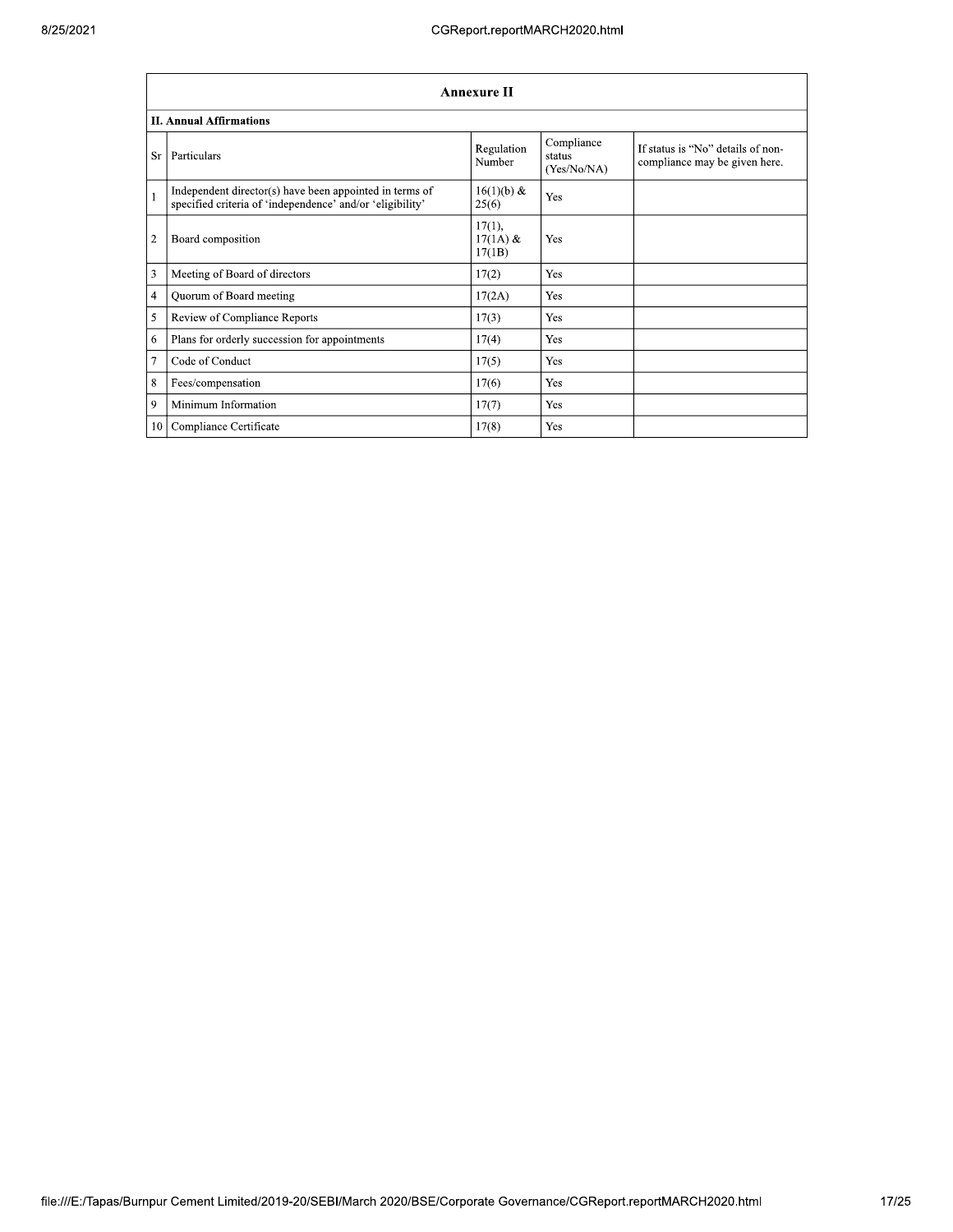|    | <b>Annexure II</b>                                         |                            |                                  |                                                                   |  |
|----|------------------------------------------------------------|----------------------------|----------------------------------|-------------------------------------------------------------------|--|
|    | <b>II. Annual Affirmations</b>                             |                            |                                  |                                                                   |  |
| Sr | Particulars                                                | Regulation<br>Number       | Compliance status<br>(Yes/No/NA) | If status is "No" details of non-compliance<br>may be given here. |  |
| 11 | Risk Assessment & Management                               | 17(9)                      | Yes                              |                                                                   |  |
| 12 | Performance Evaluation of Independent<br><b>Directors</b>  | 17(10)                     | Yes                              |                                                                   |  |
| 13 | Recommendation of Board                                    | 17(11)                     | Yes                              |                                                                   |  |
| 14 | Maximum number of Directorships                            | 17A                        | Yes                              |                                                                   |  |
| 15 | Composition of Audit Committee                             | 18(1)                      | Yes                              |                                                                   |  |
| 16 | Meeting of Audit Committee                                 | 18(2)                      | Yes                              |                                                                   |  |
| 17 | Composition of nomination & remuneration<br>committee      | 19(1) & (2)                | Yes                              |                                                                   |  |
| 18 | Quorum of Nomination and Remuneration<br>Committee meeting | 19(2A)                     | Yes                              |                                                                   |  |
| 19 | Meeting of Nomination and Remuneration<br>Committee        | 19(3A)                     | Yes                              |                                                                   |  |
| 20 | Composition of Stakeholder Relationship<br>Committee       | $20(1), 20(2)$ &<br>20(2A) | Yes                              |                                                                   |  |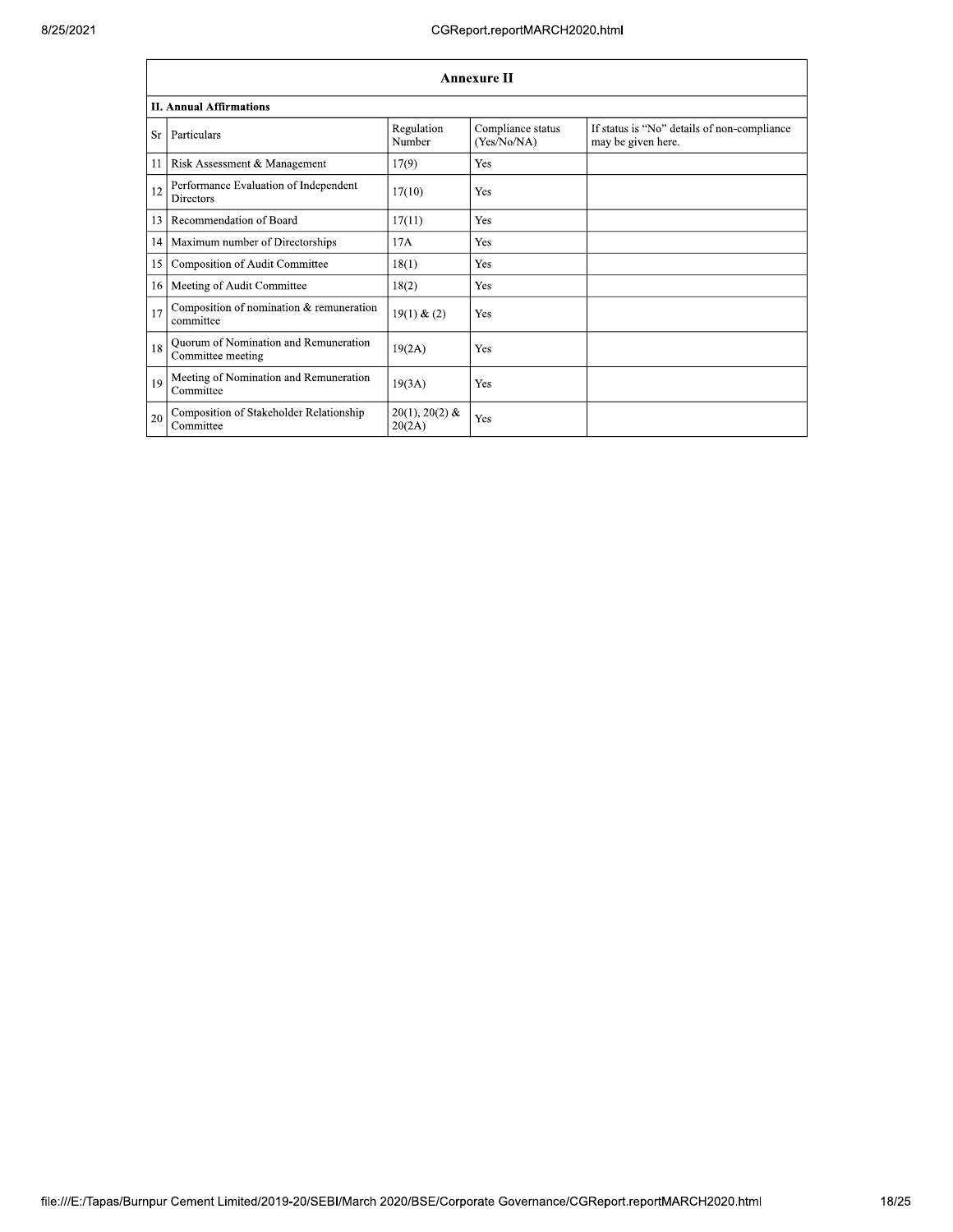|    | <b>Annexure II</b>                                                                     |                                                     |                                  |                                                                    |  |
|----|----------------------------------------------------------------------------------------|-----------------------------------------------------|----------------------------------|--------------------------------------------------------------------|--|
|    | <b>II. Annual Affirmations</b>                                                         |                                                     |                                  |                                                                    |  |
| Sr | Particulars                                                                            | Regulation<br>Number                                | Compliance status<br>(Yes/No/NA) | If status is "No" details of non-<br>compliance may be given here. |  |
| 21 | Meeting of Stakeholders Relationship Committee                                         | 20(3A)                                              | Yes                              |                                                                    |  |
| 22 | Composition and role of risk management<br>committee                                   | 21(1), (2), (3), (4)                                | NA                               |                                                                    |  |
| 23 | Meeting of Risk Management Committee                                                   | 21(3A)                                              | <b>NA</b>                        |                                                                    |  |
| 24 | Vigil Mechanism                                                                        | 22                                                  | Yes                              |                                                                    |  |
| 25 | Policy for related party Transaction                                                   | $23(1)$ , $(1A)$ , $(5)$ ,<br>$(6)$ , $(7)$ & $(8)$ | Yes                              |                                                                    |  |
| 26 | Prior or Omnibus approval of Audit Committee for<br>all related party transactions     | 23(2), (3)                                          | <b>NA</b>                        |                                                                    |  |
| 27 | Approval for material related party transactions                                       | 23(4)                                               | <b>NA</b>                        |                                                                    |  |
| 28 | Disclosure of related party transactions on<br>consolidated basis                      | 23(9)                                               | Yes                              |                                                                    |  |
| 29 | Composition of Board of Directors of unlisted<br>material Subsidiary                   | 24(1)                                               | <b>NA</b>                        |                                                                    |  |
| 30 | Other Corporate Governance requirements with<br>respect to subsidiary of listed entity | 24(2),(3),(4),(5)<br>$\&(6)$                        | <b>NA</b>                        |                                                                    |  |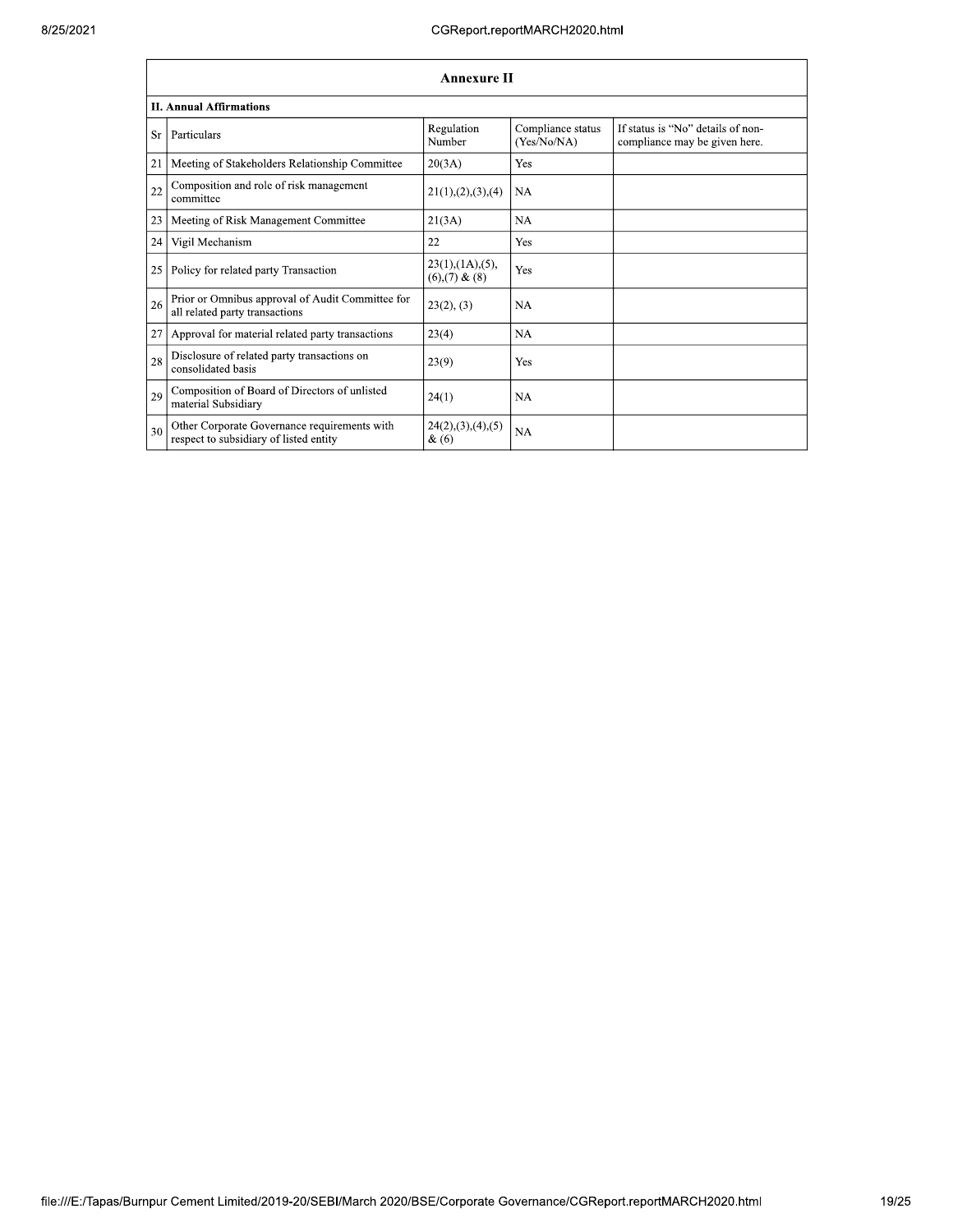|    | <b>Annexure II</b>                                                                                                   |                      |                                     |                                                                    |
|----|----------------------------------------------------------------------------------------------------------------------|----------------------|-------------------------------------|--------------------------------------------------------------------|
|    | <b>II. Annual Affirmations</b>                                                                                       |                      |                                     |                                                                    |
| Sr | Particulars                                                                                                          | Regulation<br>Number | Compliance<br>status<br>(Yes/No/NA) | If status is "No" details of non-<br>compliance may be given here. |
| 31 | Annual Secretarial Compliance Report                                                                                 | 24(A)                | Yes                                 |                                                                    |
| 32 | Alternate Director to Independent Director                                                                           | 25(1)                | Yes                                 |                                                                    |
| 33 | Maximum Tenure                                                                                                       | 25(2)                | Yes                                 |                                                                    |
| 34 | Meeting of independent directors                                                                                     | $25(3)$ &<br>(4)     | Yes                                 |                                                                    |
| 35 | Familiarization of independent directors                                                                             | 25(7)                | Yes                                 |                                                                    |
| 36 | Declaration from Independent Director                                                                                | $25(8)$ &<br>(9)     | Yes                                 |                                                                    |
| 37 | D & O Insurance for Independent Directors                                                                            | 25(10)               | <b>NA</b>                           |                                                                    |
| 38 | Memberships in Committees                                                                                            | 26(1)                | Yes                                 |                                                                    |
| 39 | Affirmation with compliance to code of conduct from members of<br>Board of Directors and Senior management personnel | 26(3)                | Yes                                 |                                                                    |
| 40 | Disclosure of Shareholding by Non-Executive Directors                                                                | 26(4)                | Yes                                 |                                                                    |
| 41 | Policy with respect to Obligations of directors and senior<br>management                                             | $26(2)$ &<br>26(5)   | Yes                                 |                                                                    |
|    | Any other information to be provided - Add Notes                                                                     |                      |                                     |                                                                    |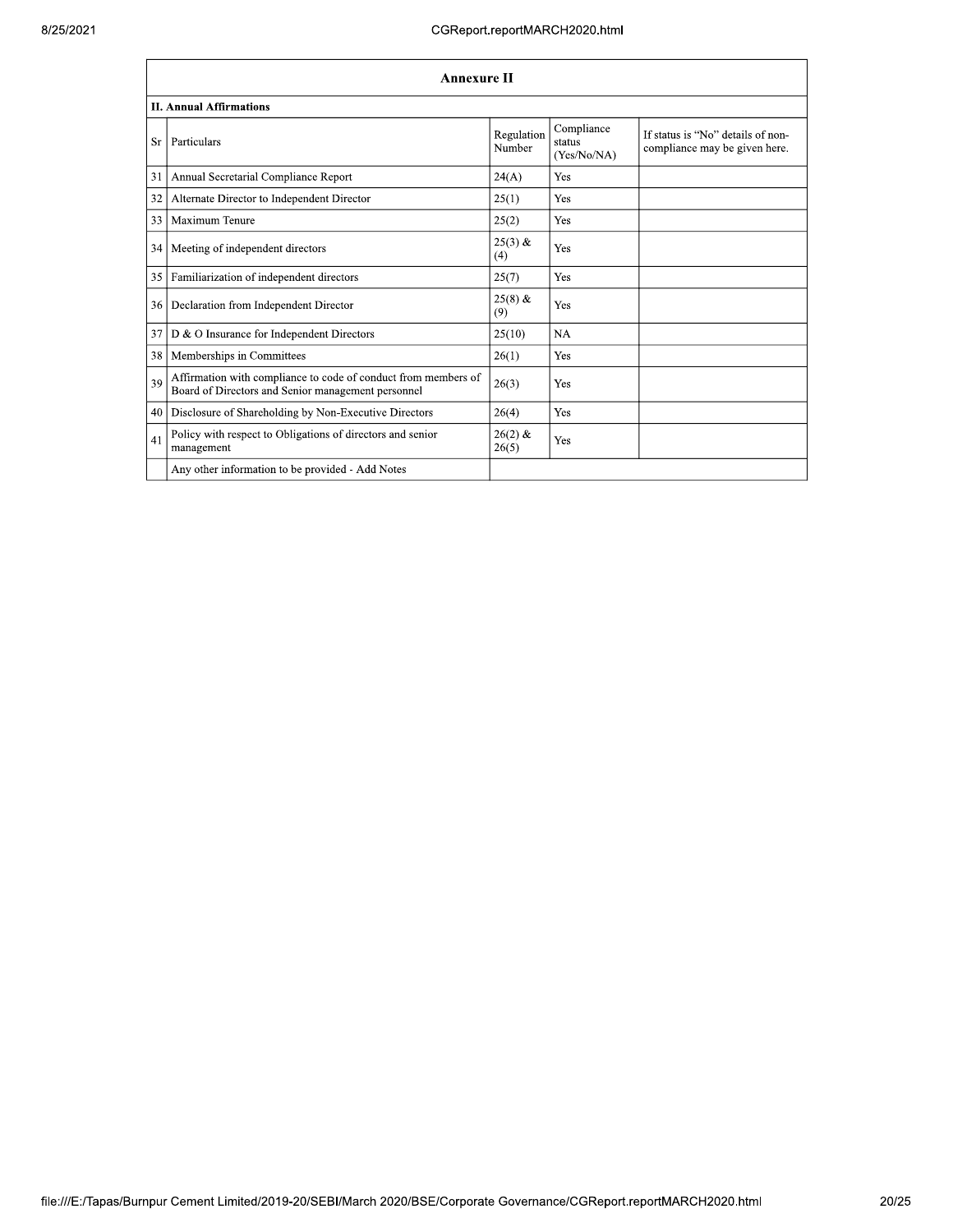|                | <b>Annexure II</b> |                                          |  |  |
|----------------|--------------------|------------------------------------------|--|--|
|                | Name of signatory  | Tapas Tirtha                             |  |  |
| $\overline{2}$ | Designation        | Company Secretary and Compliance Officer |  |  |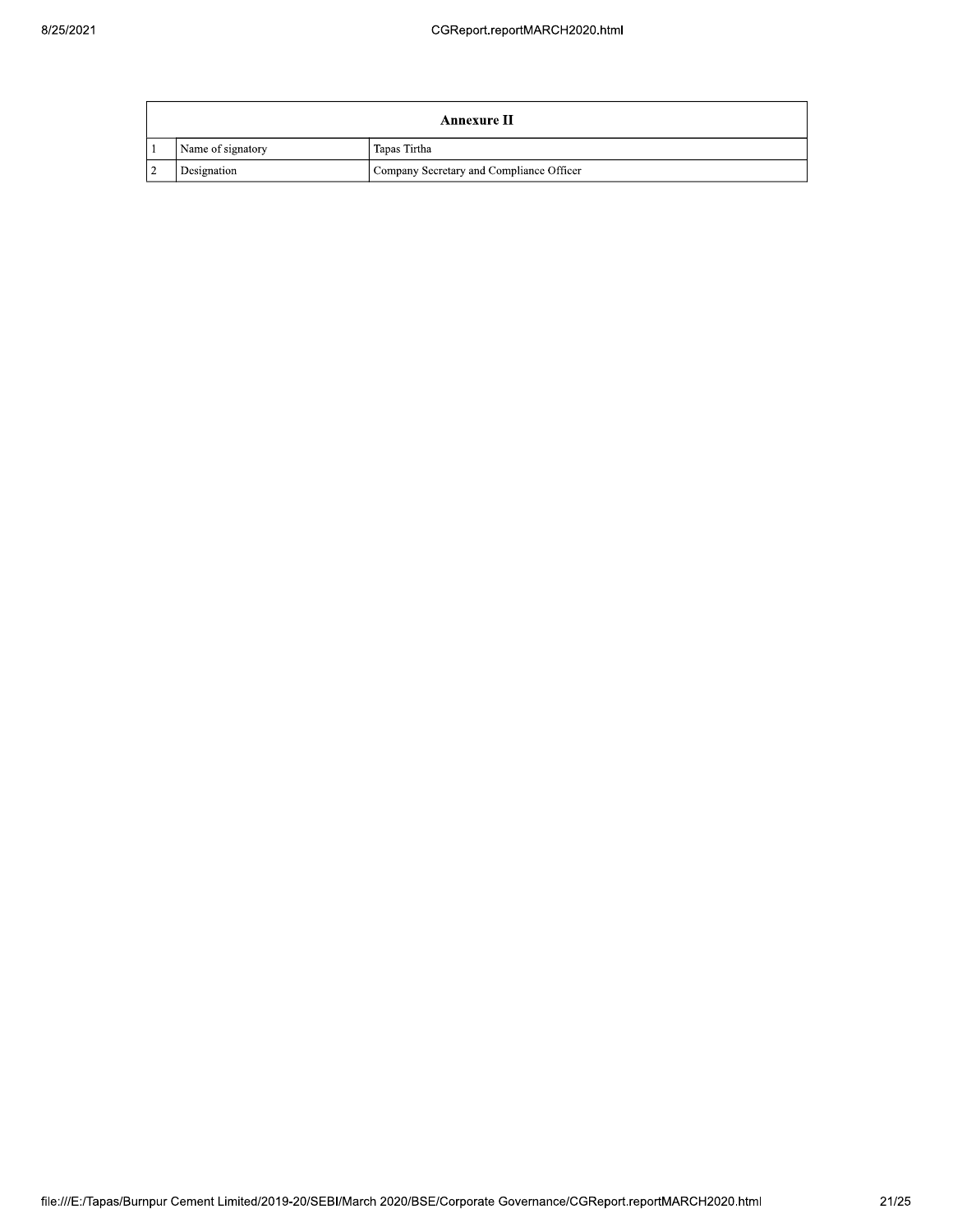|    | Annexure II                                                                                                                                                           |                                         |  |  |  |  |
|----|-----------------------------------------------------------------------------------------------------------------------------------------------------------------------|-----------------------------------------|--|--|--|--|
|    | <b>III.</b> Affirmations                                                                                                                                              |                                         |  |  |  |  |
| Sr | <b>Particulars</b>                                                                                                                                                    | <b>Compliance status</b><br>(Yes/No/NA) |  |  |  |  |
|    | The Listed Entity has approved Material Subsidiary Policy and the Corporate Governance requirements with<br>respect to subsidiary of Listed Entity have been complied | NA                                      |  |  |  |  |
|    | Any other information to be provided                                                                                                                                  |                                         |  |  |  |  |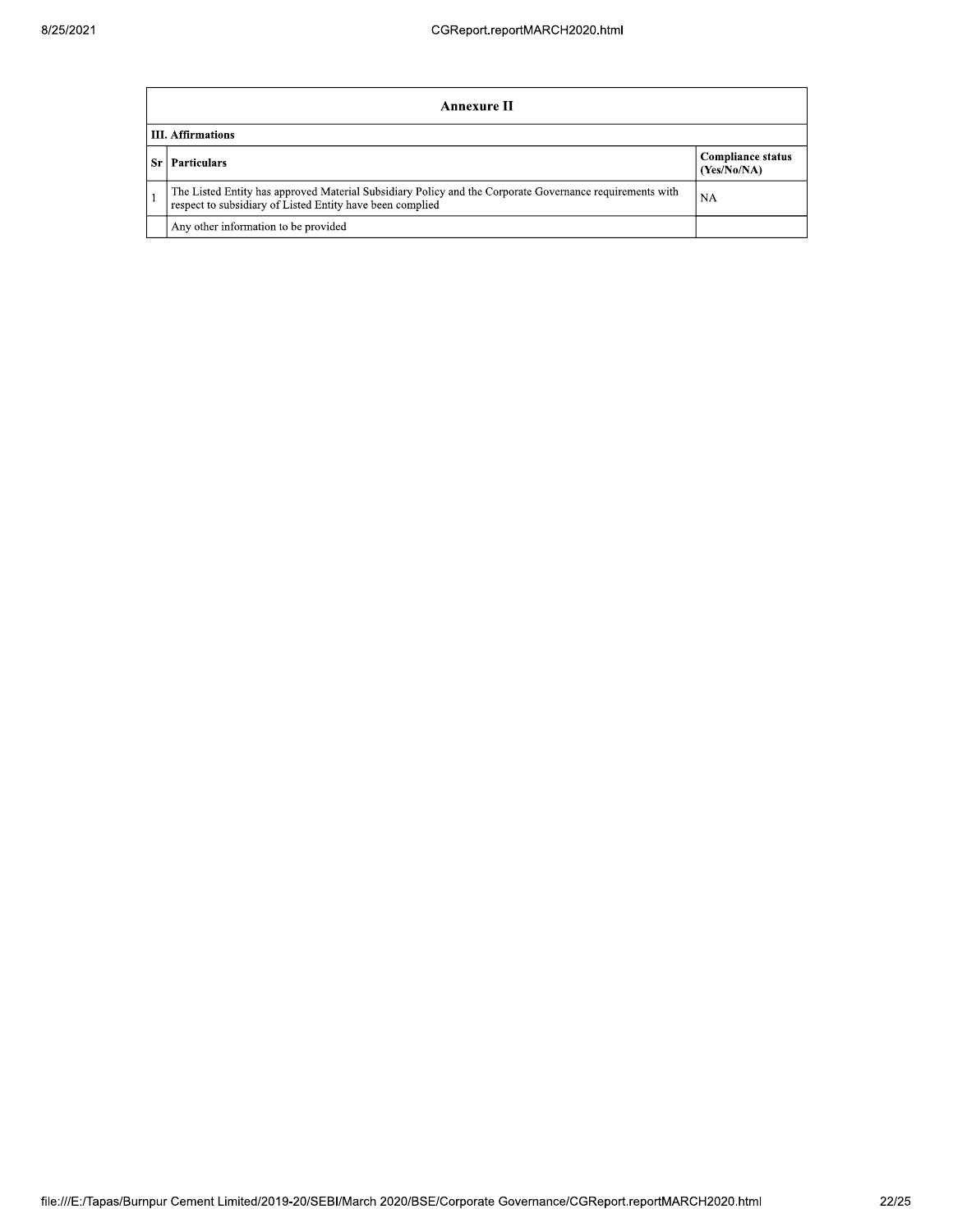|                | <b>Annexure II</b> |                                          |  |  |
|----------------|--------------------|------------------------------------------|--|--|
|                | Name of signatory  | Tapas Tirtha                             |  |  |
| $\overline{2}$ | Designation        | Company Secretary and Compliance Officer |  |  |